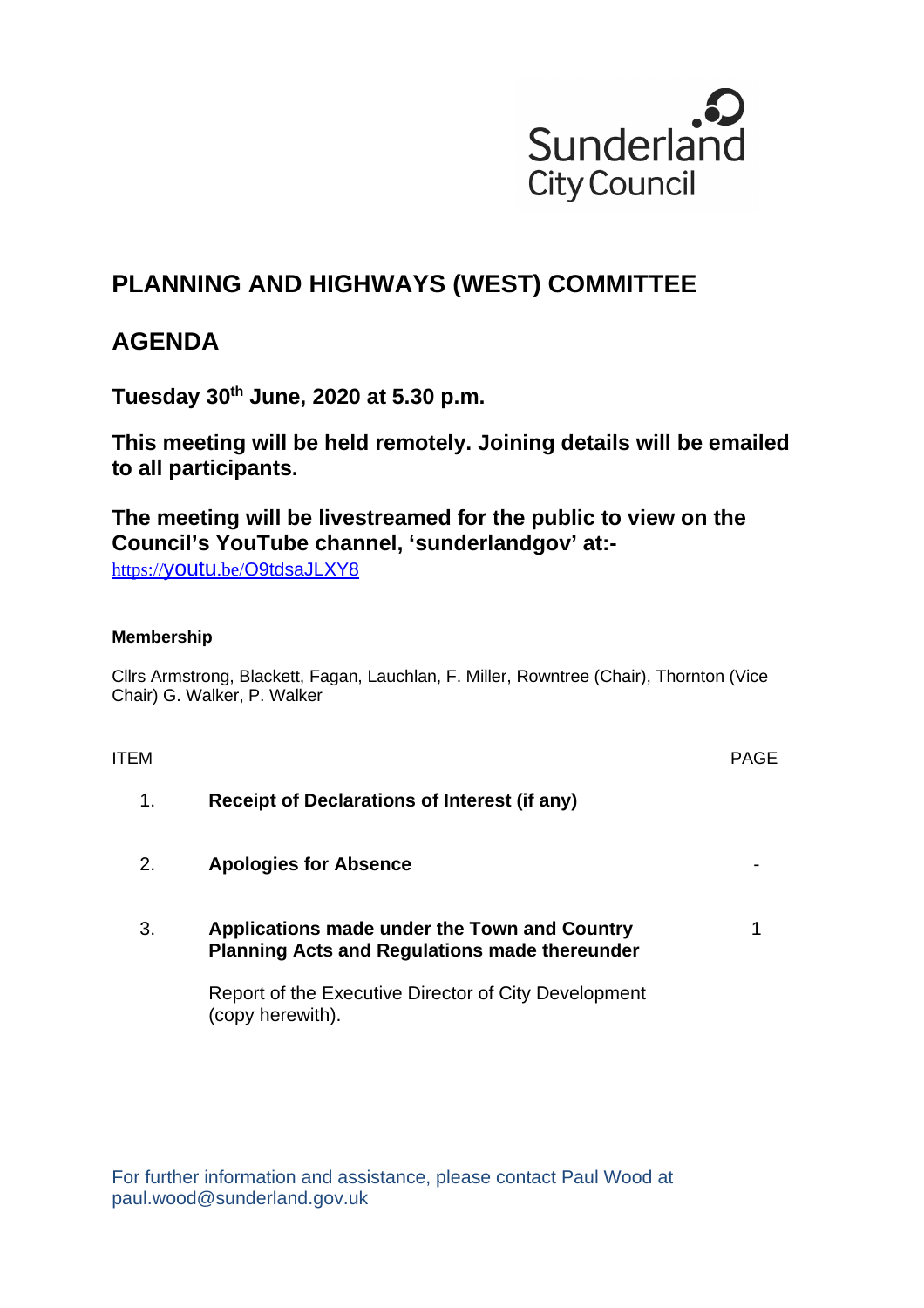Elaine Waugh, Assistant Director of Law and Governance, Civic Centre SUNDERLAND

22nd June, 2020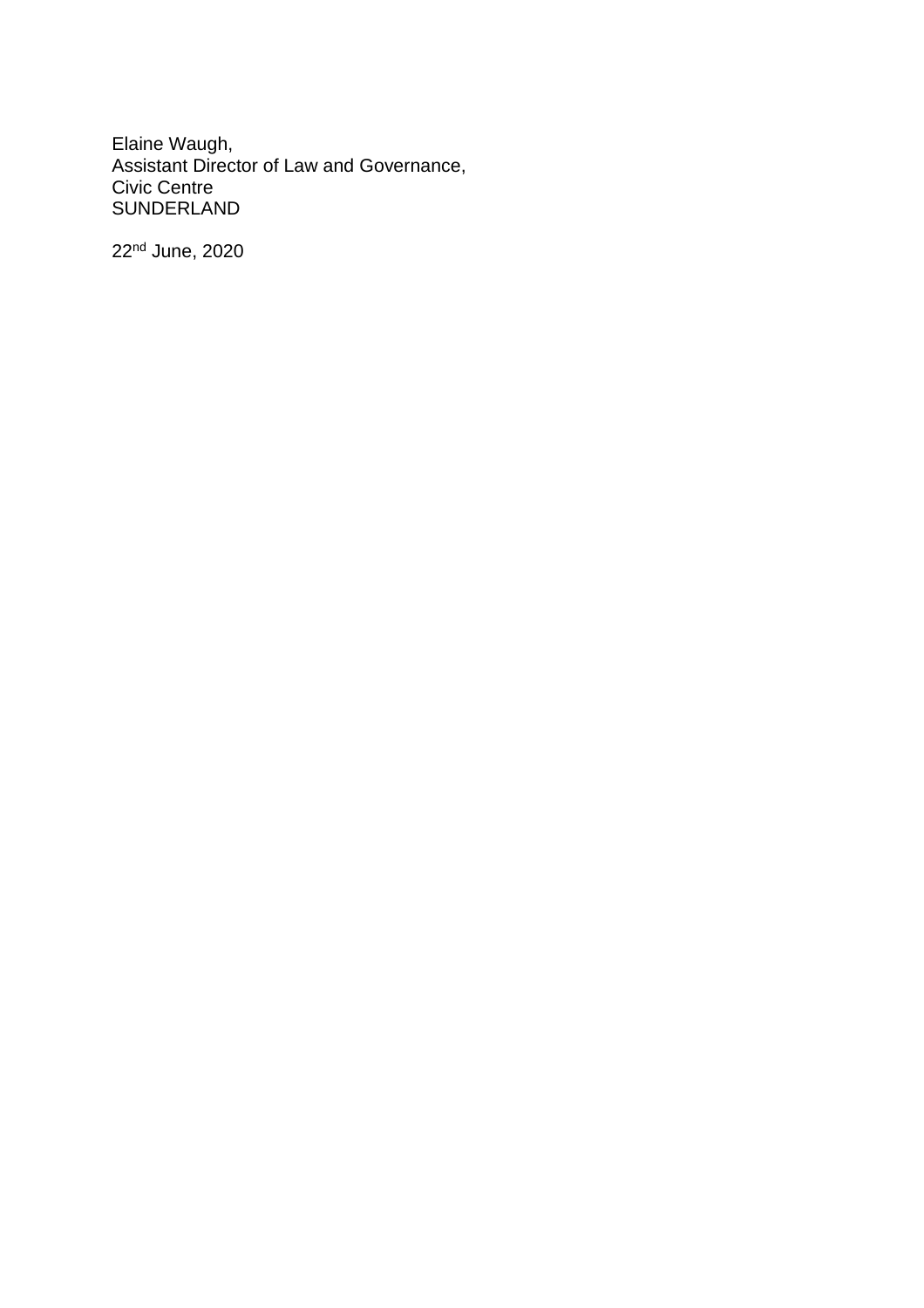Item 3

## **PLANNING AND HIGHWAYS WEST**

30 June 2020

#### **REPORT ON APPLICATIONS**

#### **REPORT BY THE EXECUTIVE DIRECTOR OF CITY DEVELOPMENT**

#### **PURPOSE OF REPORT**

This report includes recommendations on all applications other than those that are delegated to the Executive Director of City Development determination. Further relevant information on some of these applications may be received and in these circumstances either a supplementary report will be circulated a few days before the meeting or if appropriate a report will be circulated at the meeting.

#### **LIST OF APPLICATIONS**

Applications for the following sites are included in this report.

1. 19/02143/FUL Former Penshaw Motor Body Works Penshaw Bank Top Station Road Penshaw Houghton-le-Spring DH4 7PQ

#### **COMMITTEE ROLE**

The Committee has full delegated powers to determine applications on this list. Members of the Council who have queries or observations on any application should, in advance of the above date, contact the Committee Chairperson or the Development Control Manager (019 561 8755) or email dc@sunderland.gov.uk .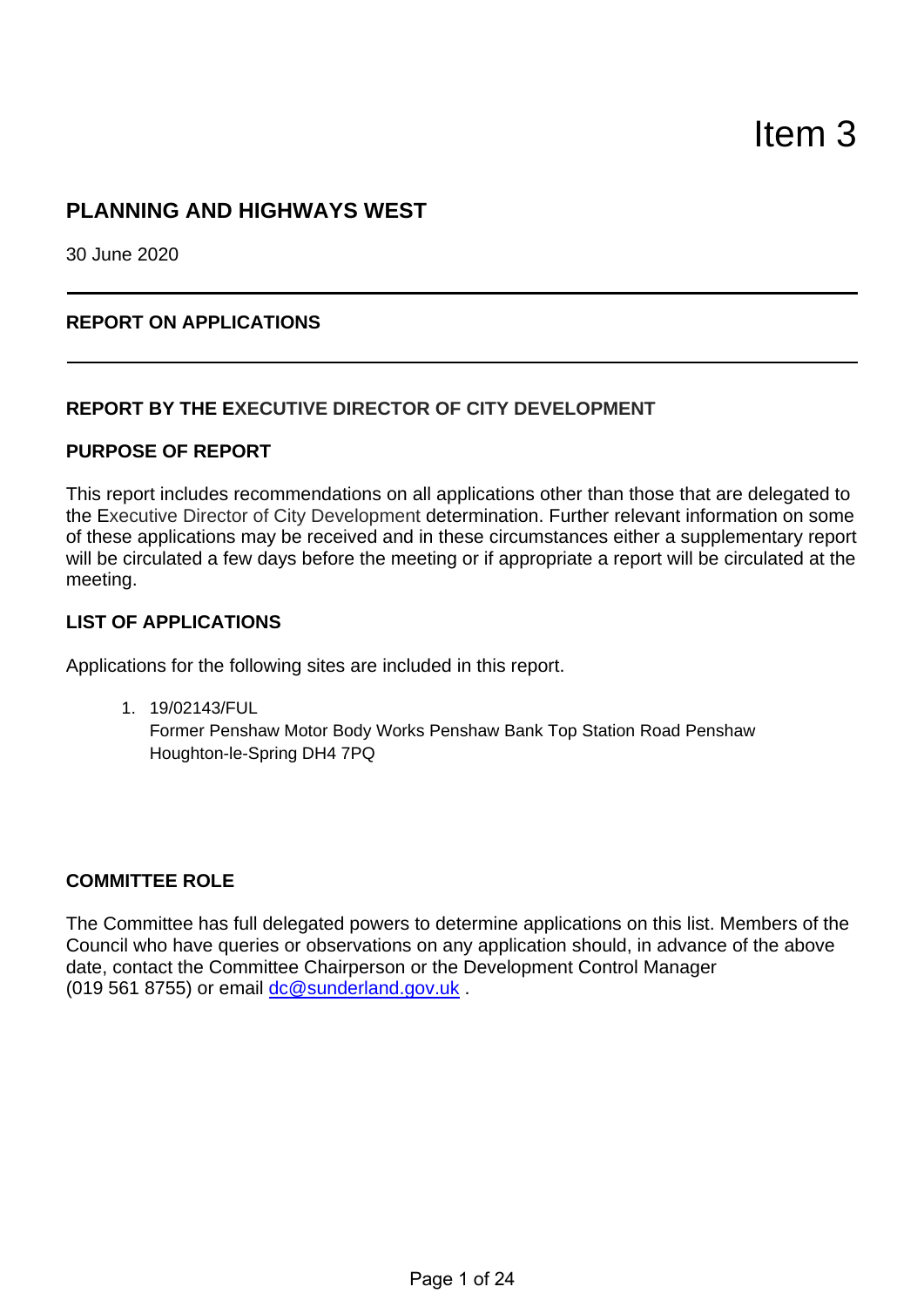#### **DEVELOPMENT PLAN**

Section 38(6) of the Planning and Compulsory Purchase Act 2004 requires that "where in making any determination under the planning Acts, regard is to be had to the development plan, the determination shall be made in accordance with the plan unless material consideration indicates otherwise*.* 

#### **Development Plan**

The Core Strategy and Development Plan was adopted on the 30 January 2020, whilst the saved policies from the Unitary Development Plan were adopted on 7 September 1998. In the report on each application specific reference will be made to policies and proposals that are particularly relevant to the application site and proposal. The CSDP and UDP also include several city wide and strategic policies and objectives, which when appropriate will be identified.

#### **STANDARD CONDITIONS**

Sections 91 and 92 of the Town and Country Planning Act 1990, as amended by Section 51 of the Planning and Compulsory Purchase Act 2004 require that any planning application which is granted either full or outline planning permission shall include a condition, which limits its duration.

#### **SITE PLANS**

The site plans included in each report are illustrative only.

#### **PUBLICITY/CONSULTATIONS**

The reports identify if site notices, press notices and/or neighbour notification have been undertaken. In all cases the consultations and publicity have been carried out in accordance with the Town and Country Planning (Development Management Procedure) (England) Order 2015.

#### **LOCAL GOVERNMENT ACT 1972 – ACCESS TO INFORMATION**

The background papers material to the reports included on this agenda are:

- The application and supporting reports and information;
- Responses from consultees;
- Representations received;
- Correspondence between the applicant and/or their agent and the Local Planning Authority;
- Correspondence between objectors and the Local Planning Authority;
- Minutes of relevant meetings between interested parties and the Local Planning Authority;
- Reports and advice by specialist consultants employed by the Local Planning Authority;
- Other relevant reports.

Please note that not all of the reports will include background papers in every category and that the background papers will exclude any documents containing exempt or confidential information as defined by the Act.

These reports are held on the relevant application file and are available for inspection during normal office hours at the City Development Directorate at the Customer Service Centre or via the internet at www.sunderland.gov.uk/online-applications/

Peter McIntyre

Executive Director City Development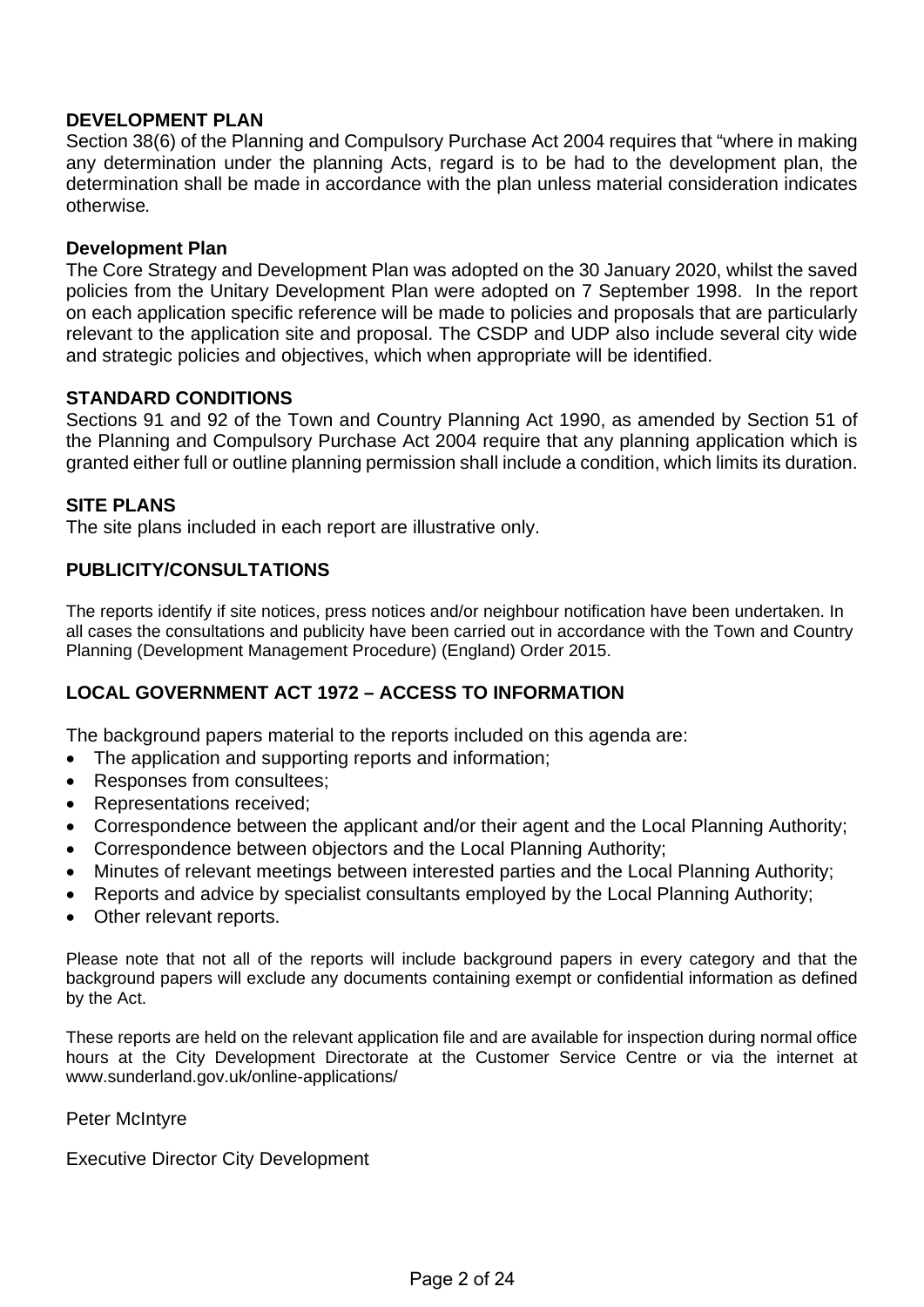|                                                                         | Houghton                                                                                                                                                         |
|-------------------------------------------------------------------------|------------------------------------------------------------------------------------------------------------------------------------------------------------------|
| <b>Reference No.:</b>                                                   | 19/02143/FUL Full Application                                                                                                                                    |
| Proposal:                                                               | Demolition of existing buildings and erection of A1<br>foodstore, access and resurfacing works, car<br>park.<br>servicing and plant area and installation of ATM |
| Location:                                                               | Former Penshaw Motor Body Works Penshaw Bank Top Station Road<br>Penshaw Houghton-le-Spring                                                                      |
| Ward:<br><b>Applicant:</b><br><b>Date Valid:</b><br><b>Target Date:</b> | <b>Shiney Row</b><br><b>Warrior Developments Limited</b><br>4 February 2020<br>31 March 2020                                                                     |

#### **PROPOSAL:**

- Site and surroundings

The site is currently occupied by a vehicle repair and MOT garage and is within the Penshaw Village area of Houghton le Spring. The area is predominantly residential area with properties consisting of a varied type and design. The terrace of dwellings near to the site are Percy Terrace, with the end property consisting of a small Coop store, which is to be replaced by the proposed store.

The northern boundary of the site adjoins the Coxgreen Road Allotments and the western boundary is formed by a disused railway line.

- Proposal

The proposal seeks to provide a modern format replacement Coop foodstore extending to 418 square metres, 13 customer parking spaces with access taken from Coxgreen Road over an area of unregistered hardstanding.

#### **TYPE OF PUBLICITY:**

Site Notice Posted Neighbour Notifications

#### **CONSULTEES:**

Northumbria Police Network Management Shiney Row - Ward Councillors Consultation Environmental Health

Final Date for Receipt of Representations: **18.05.2020**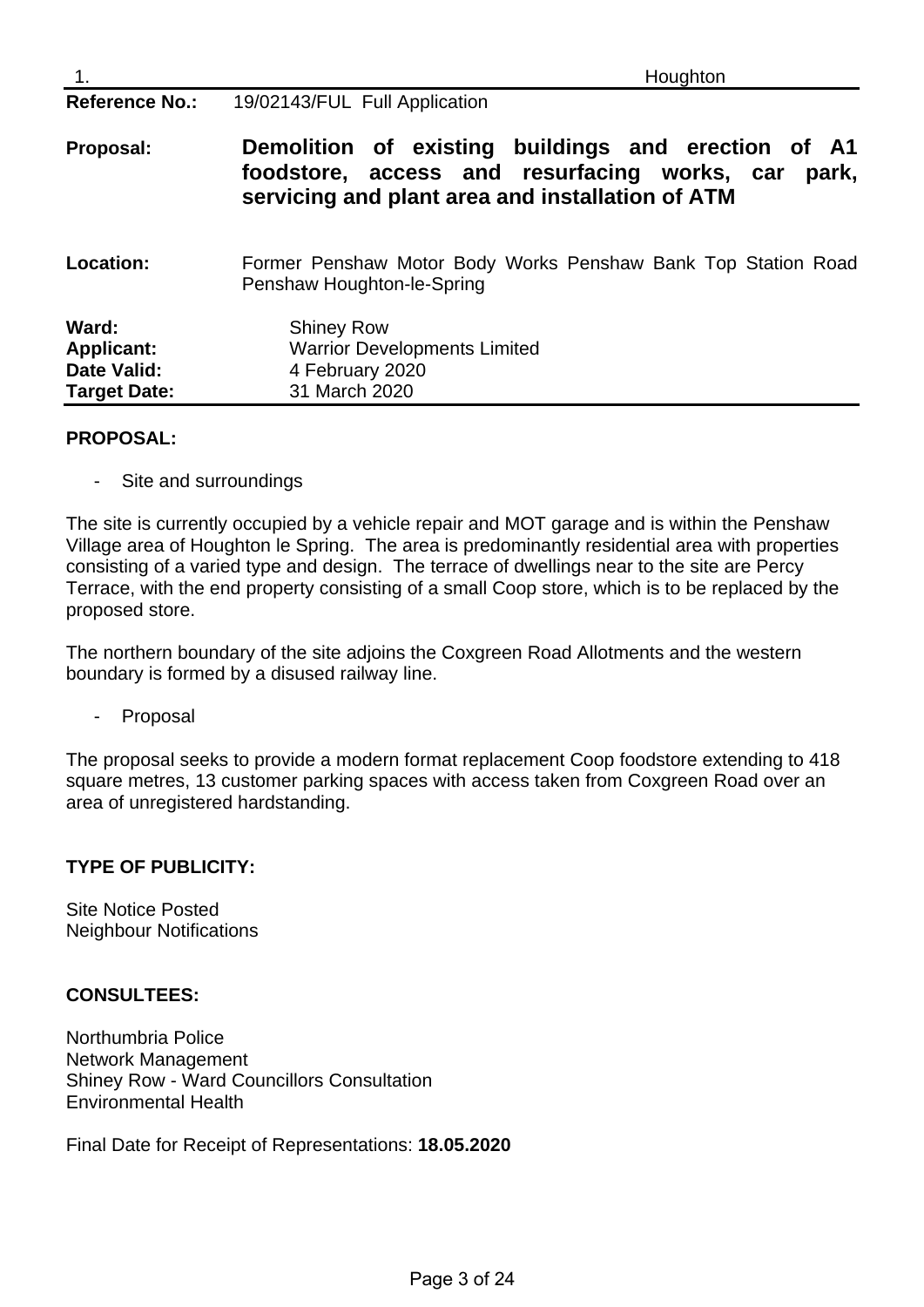#### **REPRESENTATIONS:**

#### - **Public consultations**

5 representations have been received 4 objections and 1 in support.

The representation in support has given no additional comments.

#### **Highway concerns:**

The objections set out the following issues:

- The cycle parking on the Proposed Site Plan is shown as being further away from the entrance than most of the car parking. The cycle parking needs to be very near to the store entrance, undercover and easily accessed by cycle. Stands also need to be the Sheffield type and placed 1 metre apart.
- How will loading/ unloading noise affect the area;
- What times will lorries be delivering;
- Poor access:
- Traffic Generation:
- Customer parking at the front and rear of a resident's property is already a problem so a bigger store will make the issue worse;
- Opening hours from 0600 to 2300 will cause more noise impacts every day, plus impacts from deliveries and customer parking;
- Major problems when the old garage was being demolished from wagons taking away the rubble and from the parking of workers;
- What is proposed for the old Coop? Another shop so more cars?;
- Only part of the access appears to be resurfaced so only a half-done job;
- Already struggle with the sheer weight of parking and traffic from the existing co-op on the corner of the terrace, this was increased by the sanction of permission for a takeaway to be reopened.

#### **Officer response:**

The developer has provided cycle provision at this small development and the Council's Network Management team have offered no objection.

Network Management have also considered highway safety and offered no objection. The site provides sufficient parking facilities for a store of this size and access is also considered acceptable. Inconsiderate or obstructive parking is a matter for the Police.

Deliveries to and from the site will be conditioned so they are not carried out late in the evening or early morning.

Loading and unloading would be conditioned to protect the amenity of the adjacent residents.

#### **Amenity concerns:**

- Inappropriate use;
- Visual amenity;
- Loss of privacy;
- Noise from use;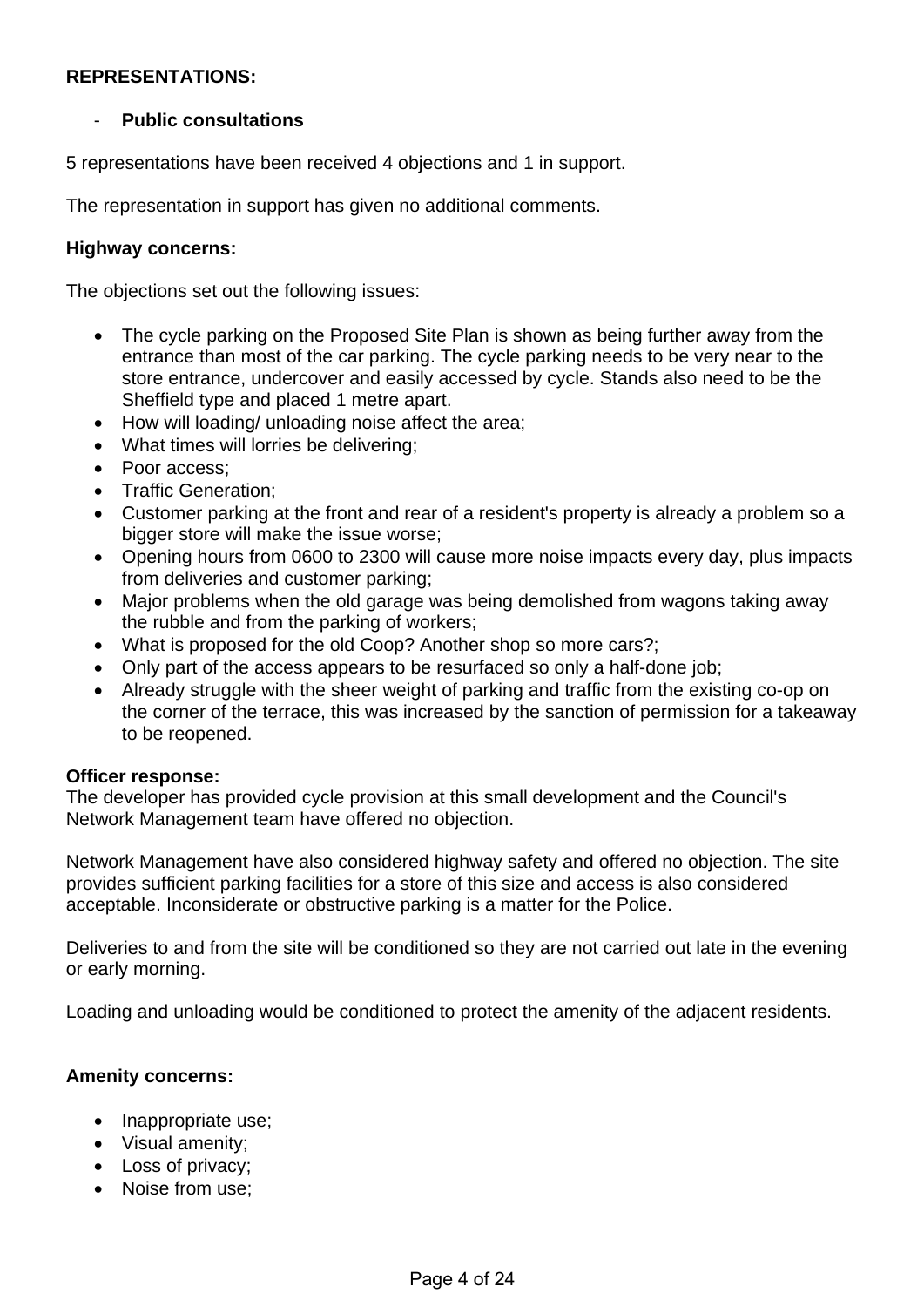- Overdevelopment
- Increased litter:
- Does the area warrant a large retail unit such as proposed, there is a large Co-Op and several shops in Shiney Row and Barnwell;
- Resident's property overlooks the garage, which is closed at 6pm, Saturday afternoons and Sundays so there are concerns over a lack of privacy;
- During demolition how will the security of the gardens be taken care of;
- Deliveries and footfall will greatly impact this quiet residential area;
- The garage is likely to contain asbestos which will be a health hazard if disturbed;
- The proposals are to open until 11pm seven days a week totally unacceptable in a residential area where people work and have young children and need to have the benefit of undisturbed rest.

#### **Officer response:**

Regarding the justification of the use, please see the 'Principle of development and Sequential Test' section of this report.

In terms of demolition and security of gardens it is noted that the application site is physically separated from the adjacent residential properties; whilst safe development of the site rests with the developer;

Regarding impact upon amenity and loss of privacy the proposal will be constructed in excess of 40 metres from the nearest dwellings which is considered acceptable in view of the Council's spacing standards;

The applicant submitted land contamination assessments which have been reviewed by the Council's Public Protection and Regulatory Services team, please see the subsequent comments and considerations sections;

The hours of operation will be conditioned to minimise the noise and disturbance to nearby residential receptors.

### - **Consultees**

#### **Public Protection and Regulatory Services (PPRS)**

- Land Contamination

Condition a Phase II site investigation and if necessary, a Remediation Strategy/ Verification Plan and Verification Report, in addition to a condition dealing with any unexpected contamination.

- Noise

Prior to the commencement of the development the applicant should submit a detailed scheme of mitigation to achieve the rating levels calculated using BS 4142:2014, as noted in the submitted Noise Assessment. The scheme should include a suitable acoustic barrier to the plant and equipment area and service yard.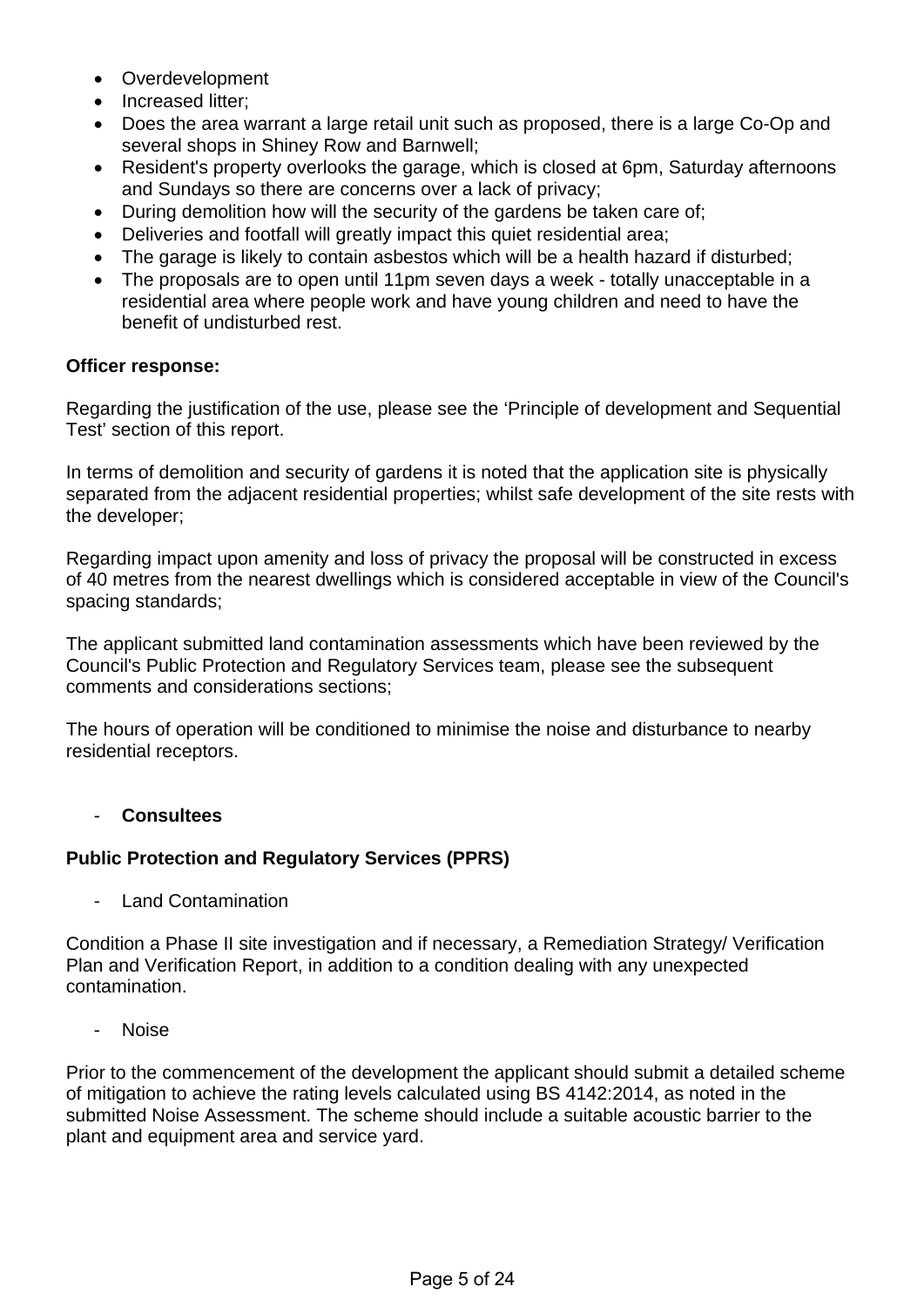**Deliveries** 

Deliveries should not take place between the hours of 22.00 and 07.00 weekdays, and 19.00 and 08.00 Sundays and public holidays; except newspaper deliveries which can only be made by small vans after 05.00.

- Construction and Demolition

To ensure the environmental impact of the construction phase of the development is adequately managed and mitigated and in the interests of the amenity of nearby residents/ occupiers the Applicant should provide a construction environmental management plan which has regard to the impacts upon nearby sensitive receptors of noise and vibration, lighting, dust and other airborne pollutants, arising from demolition and construction work. The plan shall address measures to minimise those impacts.

#### **Network Management Team**

Initially Network Management considered that the change of use from a former garage to a convenience store would generate a higher turn-over of vehicles visiting the site and as a consequence, the following should be achieved:

- Access

Due to the intensification of use the access to the store from Coxgreen Road should include a formal access road with kerbed bellmouth and footway.

- Parking

The remainder of the un-adopted area, which is being used for parking for the existing Co-op should be marked out with bays and identified as a parking area, dropped kerbs would be required to gain access to these spaces.

- Junction

A formal priority T junction to be provided with white lining & give way markings at the exit from the site onto Coxgreen Road.

- Footpath

The new footpath to be provided should tie into the existing footpath on Station Road with kerbed edging and tactile crossing points to assist crossing at the junction and Coxgreen Road.

- Car park

There are 13 parking spaces proposed, including 1 disabled space and 1 parent & child space.

It must be ensured that 6 metre isle widths are provided to aid manoeuvring into and out of spaces.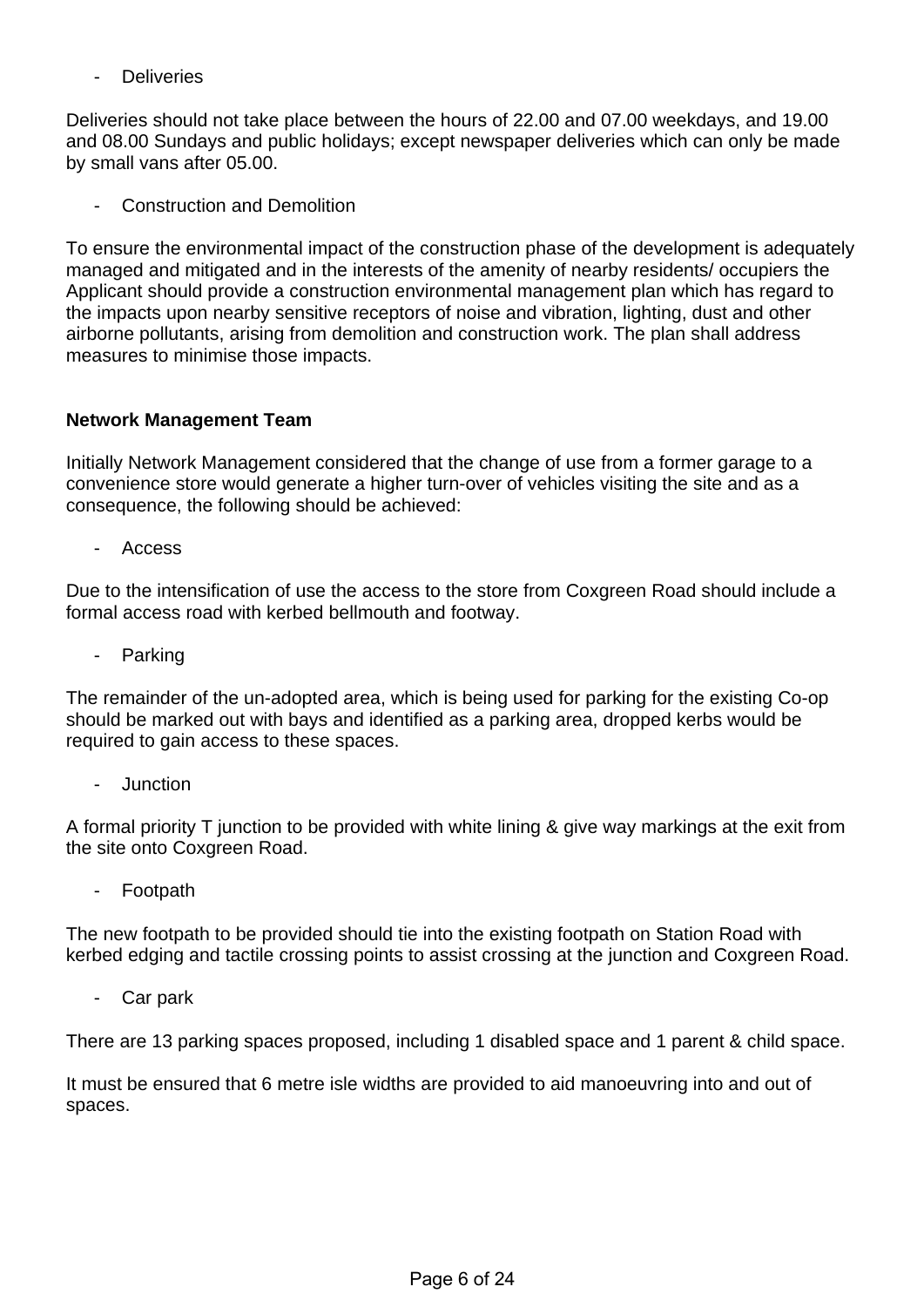Floor area

The floor area of the store is 418 sqm, Sunderland City Council guidelines state 1 space per 50sqm is required. For this proposal 9 spaces would be required, therefore parking is considered acceptable.

Electric charging point

Applicant to consider the installation of an electric charging point to promote sustainable travel for staff and customers and future proof the development.

Servicing and deliveries

Details of Service vehicles to be provided including size, frequency and times of deliveries. A Service Delivery/ Management Plan should be submitted.

Swept path

The Swept Path plan has been provided to demonstrate the turning movements of a large vehicle (10m long) entering and exiting the site. This appears tight however, it is assumed that deliveries would take place outside of store opening hours when the car park would be empty.

**Staff** 

Applicant to clarify staff numbers and parking arrangements.

Cycle store

A secure covered cycle store should be provided closer to the store frontage to promote sustainable travel for staff/ customers.

Section 278 works

Works would be required within the existing highway. The applicant to discuss and arrange the works with the Council's Adoption Engineer.

Following Network Management's initial response, the Agent submitted further information for their consideration. Network Management team has since advised that these details have successfully demonstrated an acceptable scheme subject to conditions for a service delivery/ management plan. These matters will be discussed further in the following highway considerations section this report.

#### **COMMENTS:**

The main issues to consider in the assessment of this application are:

- 1. Principle of development and Sequential Test
- 2. Design and amenity considerations
- 3. Amenity and Land Contamination
- 4. Ecology
- 5. Highway Safety considerations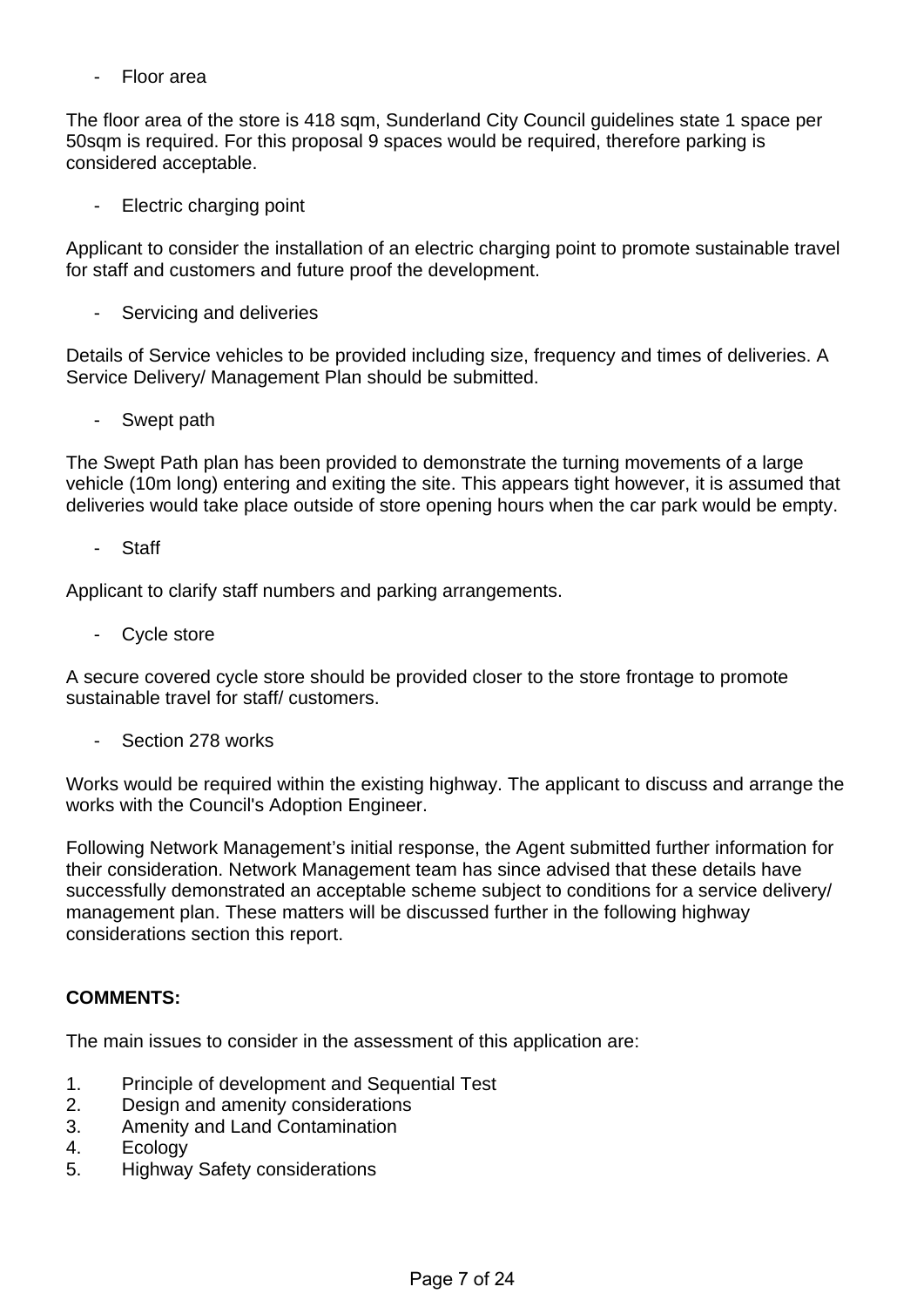## **1. PRINCIPLE OF DEVELOPMENT AND SEQUENTIAL TEST**

## - Principle

The site is not allocated for any land use within the Core Strategy and Development Plan, therefore the retained policy of the Unitary Development Plan (UDP) EN10 is relevant. Polocy EN10 states that where the UDP does not indicate any proposals for change, the existing pattern of land use is intended to remain. In this regard, the surrounding land use is commercial, retail and residential and as such, the proposal generally reflects the existing pattern of land use and as such, is considered acceptable in principle.

Sequential Test

Paragraph 86 of the NPPF states that local planning authorities should apply a sequential test to planning applications for main town centre uses which are neither in an existing centre nor in accordance with an up-to-date plan. Main town centre uses should be located in town centres, then in edge of centre locations; and only if suitable sites are not available (or expected to become available within a reasonable period) should out of centre sites be considered.

Paragraph 87 of the NPPF advises that when considering edge of centre and out of centre proposals, preference should be given to accessible sites which are well connected to the town centre. Applicants and local planning authorities should demonstrate flexibility on issues such as format and scale, so that opportunities to utilise suitable town centre or edge of centre sites are fully explored.

Paragraph 89 states that when assessing applications for retail and leisure development outside town centres, which are not in accordance with an up-to-date plan, local planning authorities should require an impact assessment if the development is over a proportionate, locally set floorspace threshold (if there is no locally set threshold, the default threshold is 2,500m2 of gross floorspace). This should include assessment of:

- a) the impact of the proposal on existing, committed and planned public and private investment in a centre or centres in the catchment area of the proposal; and
- b) the impact of the proposal on town centre vitality and viability, including local consumer choice and trade in the town centre and the wider retail catchment (as applicable to the scale and nature of the scheme).

Paragraph 90 states that where an application fails to satisfy the sequential test or is likely to have significant adverse impact on one or more of the considerations in paragraph 89, it should be refused.

The Agent has submitted a sequential assessment within their planning statement which considers whether there likely to be any significant adverse impacts of locating this main town centre development outside the applicable centres.

The statement explains that the current proposal involves the erection of a proposed foodstore to replace an existing substandard unit on Percy Terrace. It identifies that it would primarily serve the existing residential population of Penshaw and the immediate areas i.e. predominantly service local need.

The report states that the only defined centre within the area is the Shiney Row Local Centre, which lies approximately 1km to the south and as such the sequential assessment focuses on alternative sites within and to the edge of the Shiney Row Local Centre. The report states that in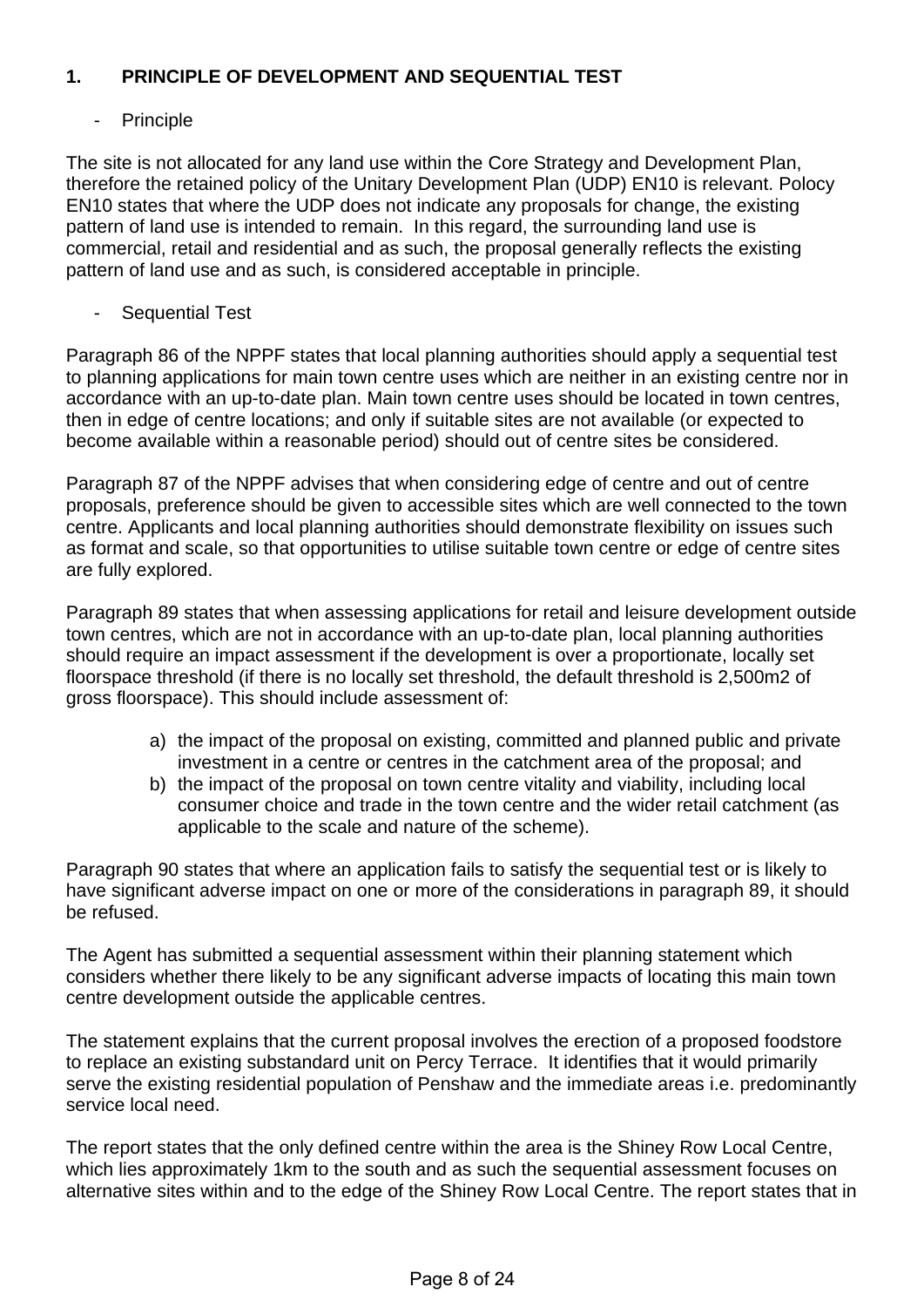order to demonstrate the requisite flexibility they have considered sites and premises capable of accommodating the store with a gross floor area of between 355 square metres to 2480 square metres (give or take 15% + or -), with adequate servicing arrangements to meet the requirements of convenience foodstore operators. It was also factored that dedicated off street parking would not necessarily be required within in-centre locations and that at least 10 spaces would be required in edge of centre locations.

The Agent has stated that they have used the services of Commercial Property Agents, adopted Development Plan and on the ground assessments to assist in the collation of information.

The report states there are no development sites of sufficient size that are currently available or likely to become available within a reasonable timeframe within or to the edge of Shiney Row Local Centre to accommodate the proposed development. A small number of vacant units were identified within this centre however, these were all small scale traditional high street shops of insufficient size to accommodate the proposed development. It is on this basis that there are no suitable available sites within or to the edge of the Shiney Row Local Centre capable of accommodating the proposed development and as such, the application proposal satisfied the sequential test.

The Agent's Statement also refers to the Policy VC2 of the Core Strategy and Development Plan. This Policy adopts a 500 square metres limit for impact assessments for out of centre retail development. Consequently, as the proposal does not meet this threshold an impact assessment is not required.

The application submission also highlighted that the existing Co-op store building is no longer able to accommodate its existing custom and as such, the application proposal will secure their relocation to a more suitable site. The current store is limited to a restricted range of products that fails to adequately serve its community. The proposed comprehensive redevelopment will create a purpose-built modern replacement convenience food-store that will provide an enhanced shopping facility for the local population.

It is considered that the proposal has satisfied the Sequential Test, as required by local and national planning policy.

## **2. DESIGN AND VISUAL AMENITY CONSIDERATIONS**

National planning guidance is provided by the National Planning Policy Framework (NPPF) (as amended), which requires the planning system to contribute to the achievement of sustainable development. To this end Paragraph 124 sets out that good design is a key aspect of sustainable development, creating better places in which to live and work. Paragraph 127 meanwhile requires that development should function well and add to the overall quality of the area, not just for the short term but over the lifetime of the development and should offer a high standard of amenity for existing and future users. Finally, Paragraph 130 states that planning permission should be refused for development of poor design that fails to take the opportunities available for improving the character and quality of an area and the way it functions.

Policy BH1 and BH2 of the Core Strategy Development Plan (CSDP) states that high quality design and positive improvement, development should create places which have a clear function, character and identity based upon a robust understanding of local context, constraints and distinctiveness. It should be of a sustainable design and construction limited to integral development.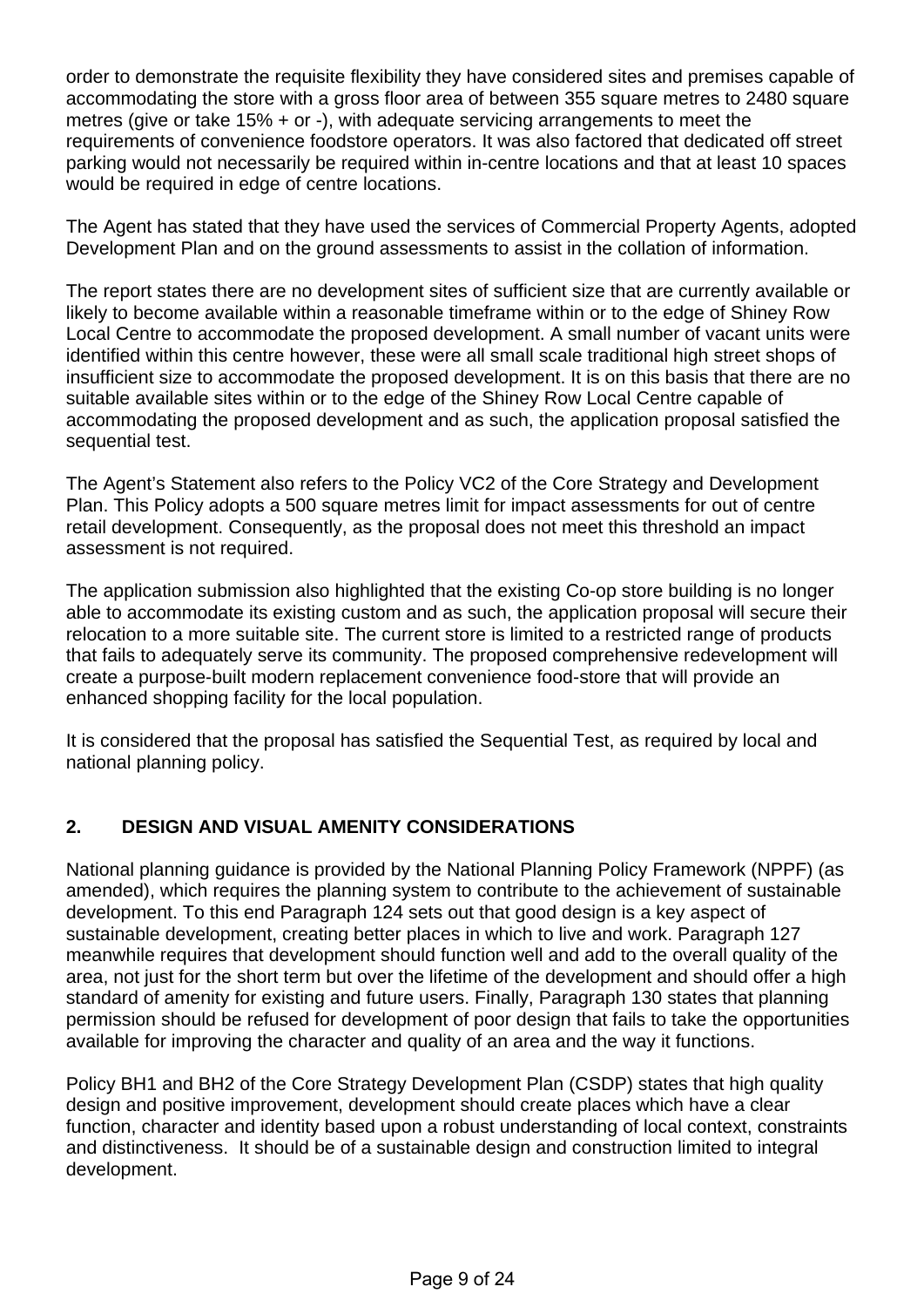Policy HS1 also states that new development must demonstrate that it would not result in unacceptable adverse impacts upon quality of life and amenity that cannot be addressed through appropriate mitigation.

The site is currently not of great architectural merit and offers minimal visual amenity to the surrounding area. The Agent has submitted a statement which explains that the proposal will secure a comprehensive redevelopment of the site to provide a modern format, purpose built foodstore to facilitate the relocation of the existing Co-op store from the small unit on Coxgreen Terrace. The store would be single storey and the principal elevation would face the customer car park and the remainder of the proposal will be finished in dark grey cladding.

The proposed design would not appear out of keeping within its vicinity and is considered to be an acceptable form of design, particularly as compared to the existing garage building.

The proposal is therefore be considered to comply with the requirements of Policies BH1 and BH2 of the Core Strategy and Development Plan.

## **3. AMENITY AND LAND CONTAMINATION**

The National planning guidance is provided by the National Planning Policy Framework (NPPF) (as amended), requires the planning system to contribute to the achievement of sustainable development and Plans and decisions should apply a presumption in favour of sustainable development.

Policy HS2 of the Core Strategy and Development Plan states that development sensitive to noise or which would result in noise impacts (including vibration) will be controlled by implementing the following measures:

- 1. noise sensitive development will be directed to the most appropriate locations and protected against existing and proposed sources of noise through careful design, layout and uses of materials;
- 2. noise-sensitive development affected by existing sources of noise should submit an appropriate noise assessment and where necessary, a detailed schedule of mitigation. In assessing such mitigation, account will be taken of:
	- i. the location, design and layout of the proposed development; and
	- ii. measures to reduce noise within the development to acceptable levels, including external areas.
- 3. In areas of existing low levels of noise, proposals for development which may generate noise should be accompanied by a noise assessment, provide details of the noise levels on the site and quantify the impact on the existing noise environment and noise sensitive receptors. Where necessary an appropriate scheme of mitigation shall detail any measures required to ensure that noise does not adversely impact on these receptors.

Policy HS3 of the Core Strategy and Development Plan states, when development is considered to be on contaminated land, development should:

 Ensure all works, including investigation of the nature of any contamination, can be undertaken without the escape of contaminants which would cause unacceptable risk to health or to the environment.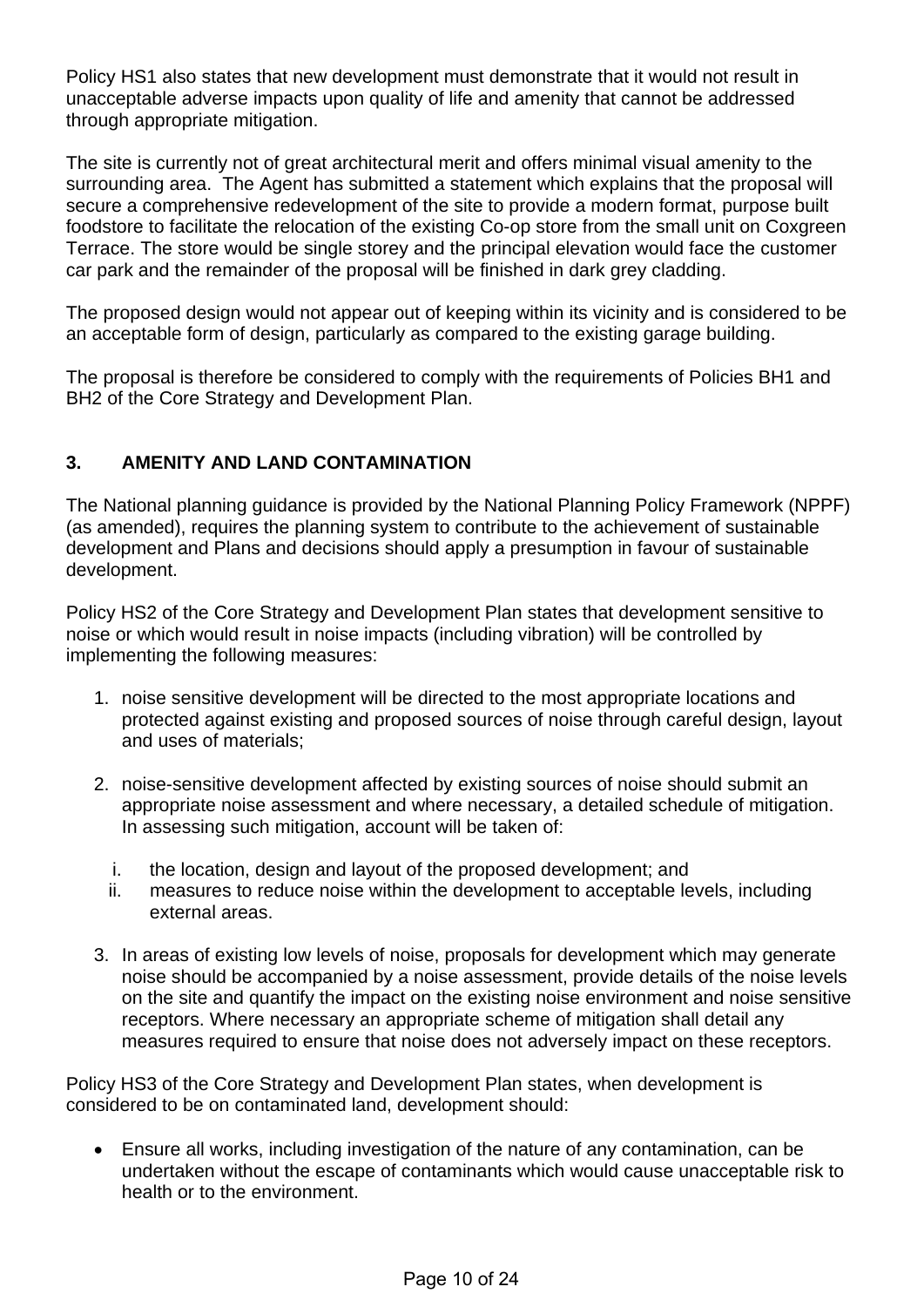- Identify any existing contaminated land and the level of risk that contaminants pose in relation to the proposed end use and future site users are adequately quantified and addressed.
- Ensure appropriate mitigation measures are identified and implemented which are suitable for the proposed use and that there is no unacceptable risk of pollution within the site or in the surrounding area; and
- Demonstrate that the developed site will be suitable for the prosed us without risk from contaminants to people, buildings. Services to the environment including the apparatus of statutory undertakers.

#### **Noise considerations:**

In terms of noise the Agent has submitted a Statement that draws attention to the distance that will exist between the proposed store and the nearest residential properties, as well as the fact that the existing use of the site is as a MOT centre, which can be a noise generating use. On the submission of a noise assessment and following consultation with PPRS it is not considered that the amenity of adjacent residents would be harmed to such a degree to justify a refusal.

It is considered that the greatest level of noise would be from servicing and deliveries and in this respect the store's operation will be located furthest away from the nearby residential receptor, whilst the times of deliveries is proposed to be limited by condition.

PPRS initially proposed a condition requiring that no deliveries should take place between the hours of 22.00 and 07.00 weekdays, and 19.00 and 08.00 Sundays and public holidays. However, the Agent responded by requesting an exception for newspaper deliveries prior to 07.00, explaining that such deliveries would only be made by a small transit/ Luton type van. The Agent further explained that these deliveries will be short in duration and will not generate a level of noise that would be noticeable at nearby residential properties.

Following a further consultation with PPRS the proposed suggested hours condition was amended to read as "*No deliveries should take place between the hours of 22.00 and 07.00 weekdays, and 19.00 and 08.00 Sundays and public holidays with the exception of newspaper deliveries, which can only be made via a small transit/ Luton Van after 05:00".*

PPRS have also advised that a condition should be included which requires that prior to development commencing a detailed scheme of mitigation to achieve the rating levels calculated using BS 4142:2014 should be submitted for approval. The scheme should include a suitable acoustic barrier to be provided to the plant/ equipment area and service yard.

To conclude, subject to the inclusion of these conditions the proposal is, in accordance with Policy HS2 of the Core Strategy and Development Plan, considered to be acceptable.

#### **Land contamination and construction works:**

In respect of land contamination, a preliminary investigation report was submitted with the application. Public Protection and Regulatory Services team commented that the development would be acceptable subject to conditions imposed on any grant of consent for a Phase II and if necessary, a Remediation Strategy/ Verification Plan and Verification Report, in addition to a condition dealing with unexpected contamination.

Regarding Construction and Demolition, to ensure the environmental impact of the construction phase of the development is adequately managed and mitigated and in the interests of the amenity of nearby residents/ occupiers the Applicant should provide a construction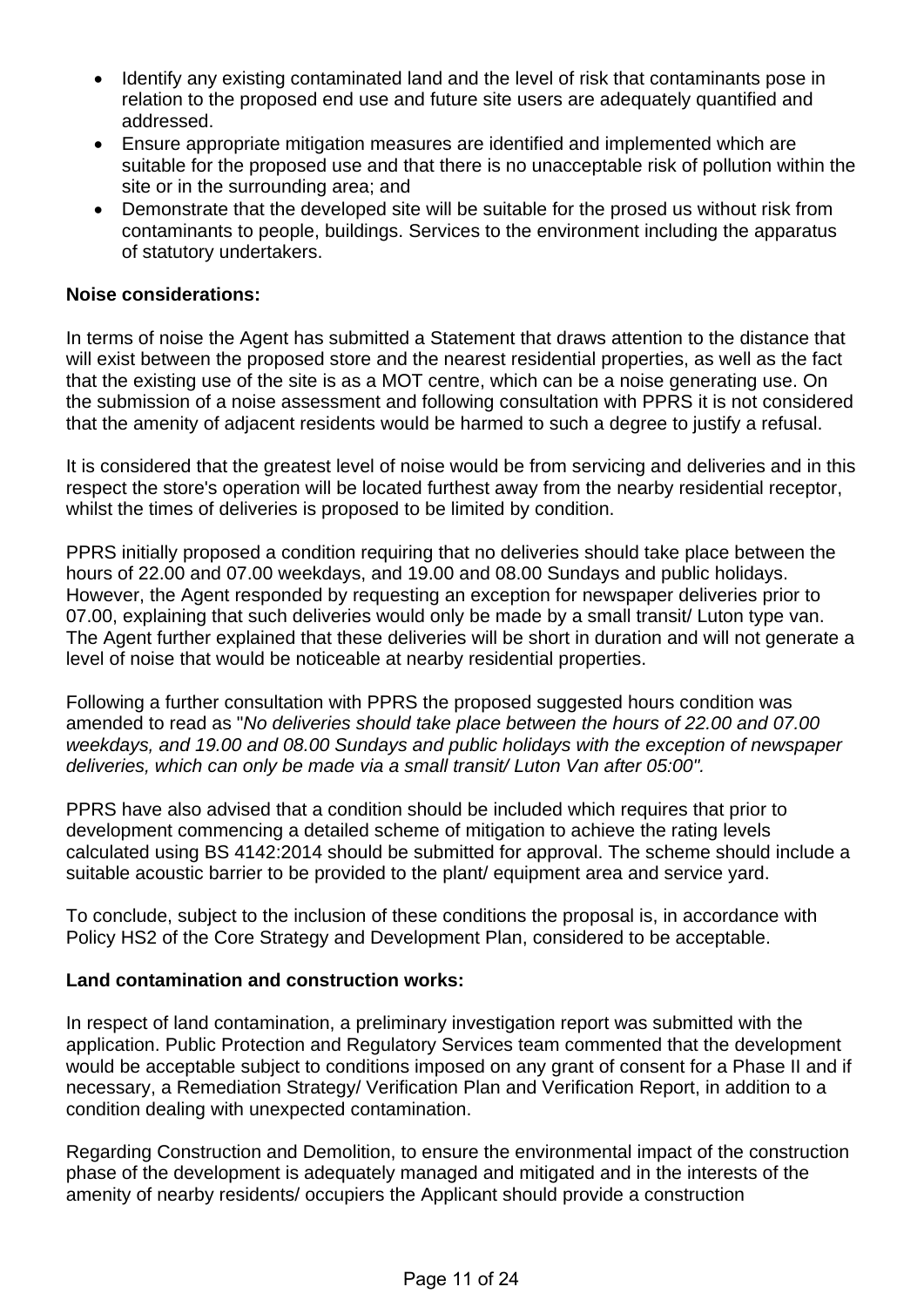environmental management plan. The plan should consider impacts upon nearby sensitive receptors of noise and vibration, lighting, dust and other airborne pollutants, arising from demolition and construction work. The plan shall address measures to minimise those impacts.

The proposal, subject to the above conditions, is considered to comply with Core Strategy and Development Plan policies HS2 and HS3.

## **4. ECOLOGY**

Policy NE1 of the Core Strategy and Development Plan states that development should maintain and improve the Green Infrastructure Network through enhancing, creating and managing multifunctional greenspaces and bluespaces that are well connected to each other and the wider countryside.

Furthermore, development that would sever or significantly reduce green infrastructure will not normally be permitted unless the need for and benefits of the development demonstrably outweigh any adverse impacts and suitable mitigation and/or compensation is provided.

Policy NE2 of the CSDP states that where appropriate development must demonstrate how it will:

- Provide net gains in biodiversity; and
- Avoid (through locating on alternative site with less harmful impacts) or minimise adverse impacts) or minimise adverse impacts on biodiversity and geodiversity in accordance with the mitigation hierarchy.

Development that would have a significant adverse impact on the value and integrity of a wildlife corridor will only be permitted where suitable replacement land or other mitigation is provided to retain the value and integrity of the corridor.

Policy NE3 of the Core Strategy and Development Plan relates to woodlands/ hedgerows and trees and states that development should aim to conserve significant trees, woodlands and hedgerows.

The Council's Natural Heritage Team offered no objections but advised that lighting should be designed to minimise impact on the wider landscape and any vegetation works should be planned to avoid breeding birds (March to August inclusive), unless it is confirmed by a competent ornithologist that no birds are breeding.

Subject to the inclusion of these conditions the proposal is considered acceptable and in accordance with local and national planning policy.

### **5. HIGHWAY SAFETY CONSIDERATIONS**

Policy ST2 of the Core Strategy states that proposed development should retain off street parking in the interests of highway safety.

Policy ST3 of the CSDP states, in part, that development should provide safe and convenient access for all road users, not compromise the free flow of traffic on the public highway, pedestrians or any other transport mode, including public transport and cycling, or exacerbate traffic congestion on the existing highway network or increase the risk of accident or endanger the safety of road users including pedestrians, cyclists and other vulnerable road users;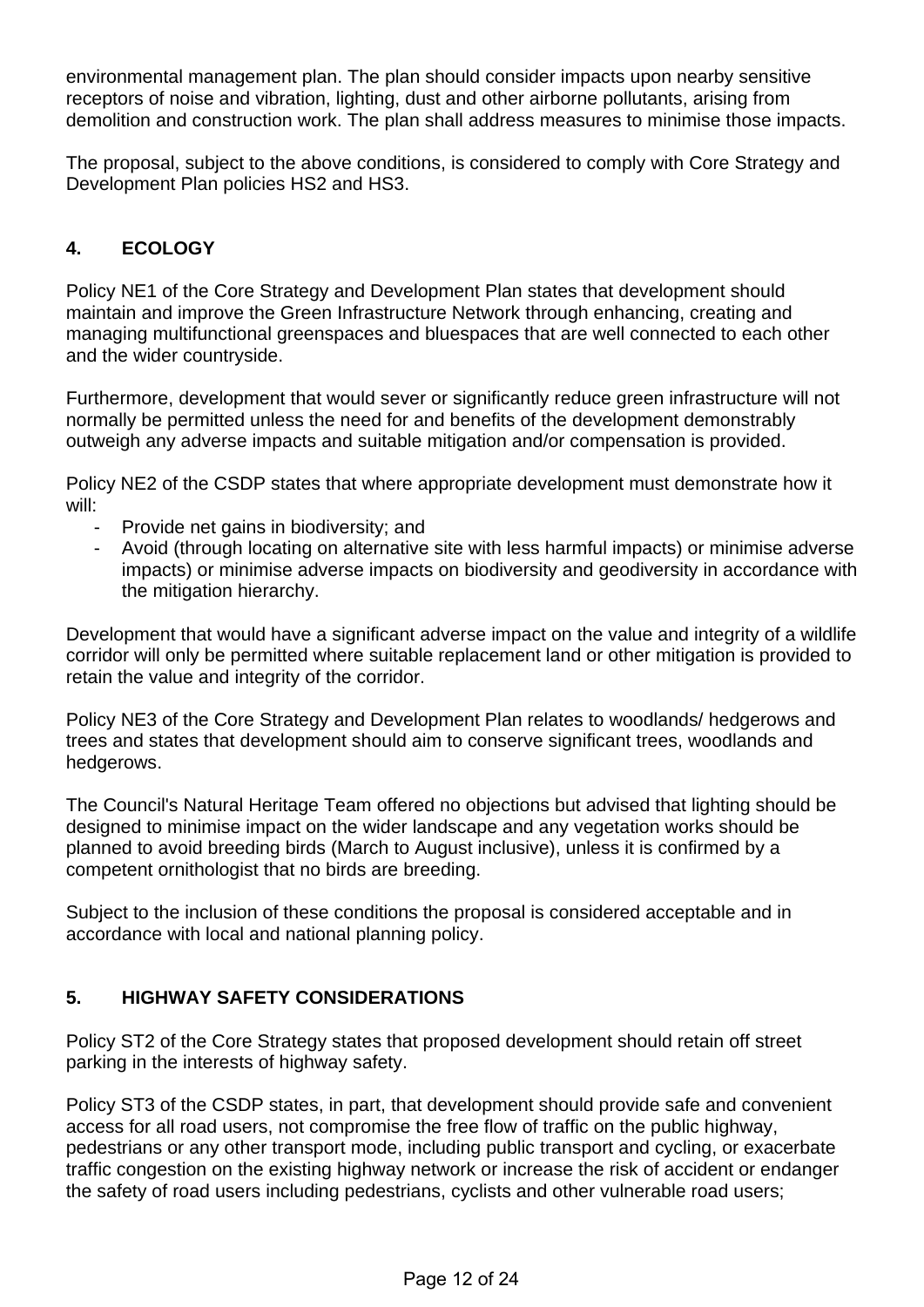As discussed in the consultation section of this report the Network Management Team requested additional information clarification and information.

In response the Agent provided further details which can be summarised as follows:

The proposed amendments have been subject to discussions between the Applicant's highway's consultant and the Council's highways officer and include a formal T-junction arrangement with tactile crossing points. It is noted that the proposed level of car parking to serve the proposed retail unit has been deemed to be acceptable and as such, the layout can accommodate the movements of both customer and service/ delivery vehicles, as illustrated by the previously submitted swept path detail. An electric vehicle charging bay has also been included on the revised plans.

In terms of staff, it is envisaged that the proposed retail unit will generate 12 (FTE) jobs with the majority of the staff drawn from the local area. There will be no allocated staff parking within the site with staff encouraged to travel to work by sustainable modes of transport so that the car parking is reserved solely for customers. A review over whether the cycle parking can be relocated has been undertaken, however, due to the on-site constraints and the need to accommodate the turning movements of service/ delivery vehicles within the site, it was not feasible to amend the external layout in order to relocate the cycle parking spaces.

Nonetheless, the proposed cycle parking will be highly visible from the front of the store and the car parking areas and pedestrian crossings will be provided within the site to aid movement between the cycle parking and the store. On this basis, it is not considered that the location of the cycle parking facilities would unduly discourage cycle usage amongst staff and customers and, as such, it is not considered that any concerns in this regard would form sufficient grounds to refuse planning permission.

The Agent confirmed that Applicant would be willing to accept a Service Delivery/ Management Plan.

To conclude, as confirmed in the consultation section of this report, the amended submission has been accepted by Network Management and the proposal is considered acceptable and in accordance with local planning policy.

### **Equality Act 2010 - 149 Public Sector Equality Duty**

During the detailed consideration of this application/proposal an equality impact assessment has been undertaken which demonstrates that due regard has been given to the duties placed on the LPA's as required by the aforementioned Act.

As part of the assessment of the application/proposal due regard has been given to the following relevant protected characteristics:

- age:
- disability;
- gender reassignment;
- pregnancy and maternity;
- race;
- religion or belief;
- sex;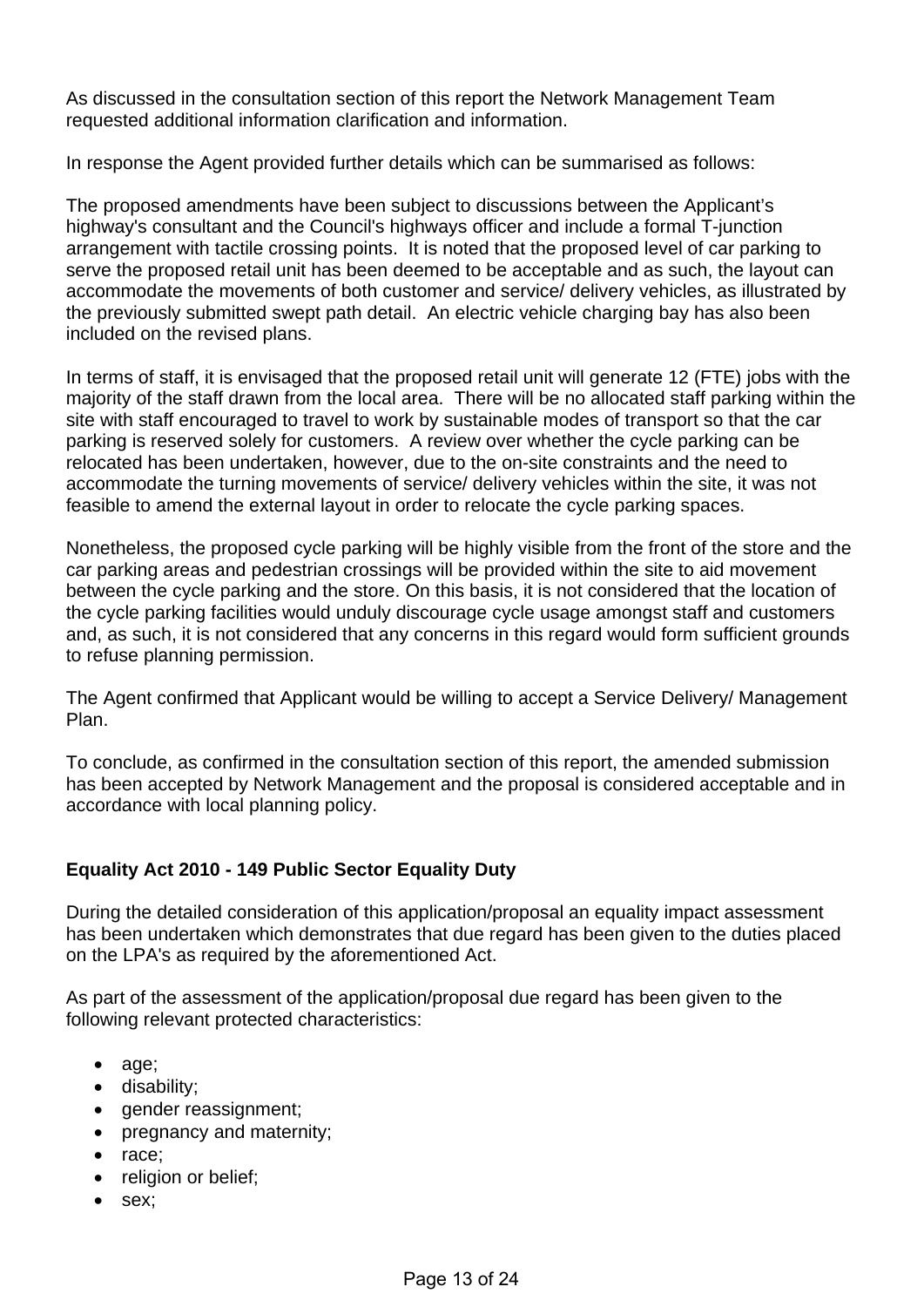sexual orientation.

The LPA is committed to (a) eliminating discrimination, harassment, victimisation and any other conduct that is prohibited by or under the Equality Act 2010; (b) advance equality of opportunity between persons who share a relevant protected characteristic and persons who do not share it; (c) foster good relations between persons who share a relevant protected characteristic and persons who do not share it.

In addition, the LPA, in the assessment of this application/proposal has given due regard to the need to advance equality of opportunity between persons who share a relevant protected characteristic and persons who do not share it. This approach involves (a) removing or minimising disadvantages suffered by persons who share a relevant protected characteristic that are connected to that characteristic; (b) take steps to meet the needs of persons who share a relevant protected characteristic that are different from the needs of persons who do not share it; (c) encourage persons who share a relevant protected characteristic to participate in public life or in any other activity in which participation by such persons is disproportionately low.

The LPA has taken reasonable and proportionate steps to meet the needs of disabled persons that are different from the needs of persons who are not disabled include, in particular, steps to take account of disabled persons' disabilities, as part of this planning application/proposal.

Due regard has been given to the need to foster good relations between persons who share a relevant protected characteristic and persons who do not share it involves. Particular consideration has been given to the need to;

- (a) tackle prejudice, and
- (b) promote understanding.

Finally, the LPA recognise that compliance with the duties in this section may involve treating some persons more favourably than others; but that is not to be taken as permitting conduct that would otherwise be prohibited by or under this Act.

### **CONCLUSION**

The development is considered to be acceptable in respect of the principle of development, retail policy considerations, design, amenity, land contamination, ecology and highway safety and subject to the following conditions, as listed below, it is recommended that Members Approve the application

### **RECOMMENDATION:**

**APPROVE,** subject to the conditions listed below

#### **Conditions:**

 1 The development to which this permission relates must be begun not later than three years beginning with the date on which permission is granted, as required by section 91 of the Town and Country Planning Act 1990 as amended by Section 51 of the Planning and Compulsory Purchase Act 2004 to ensure that the development is carried out within a reasonable period of time.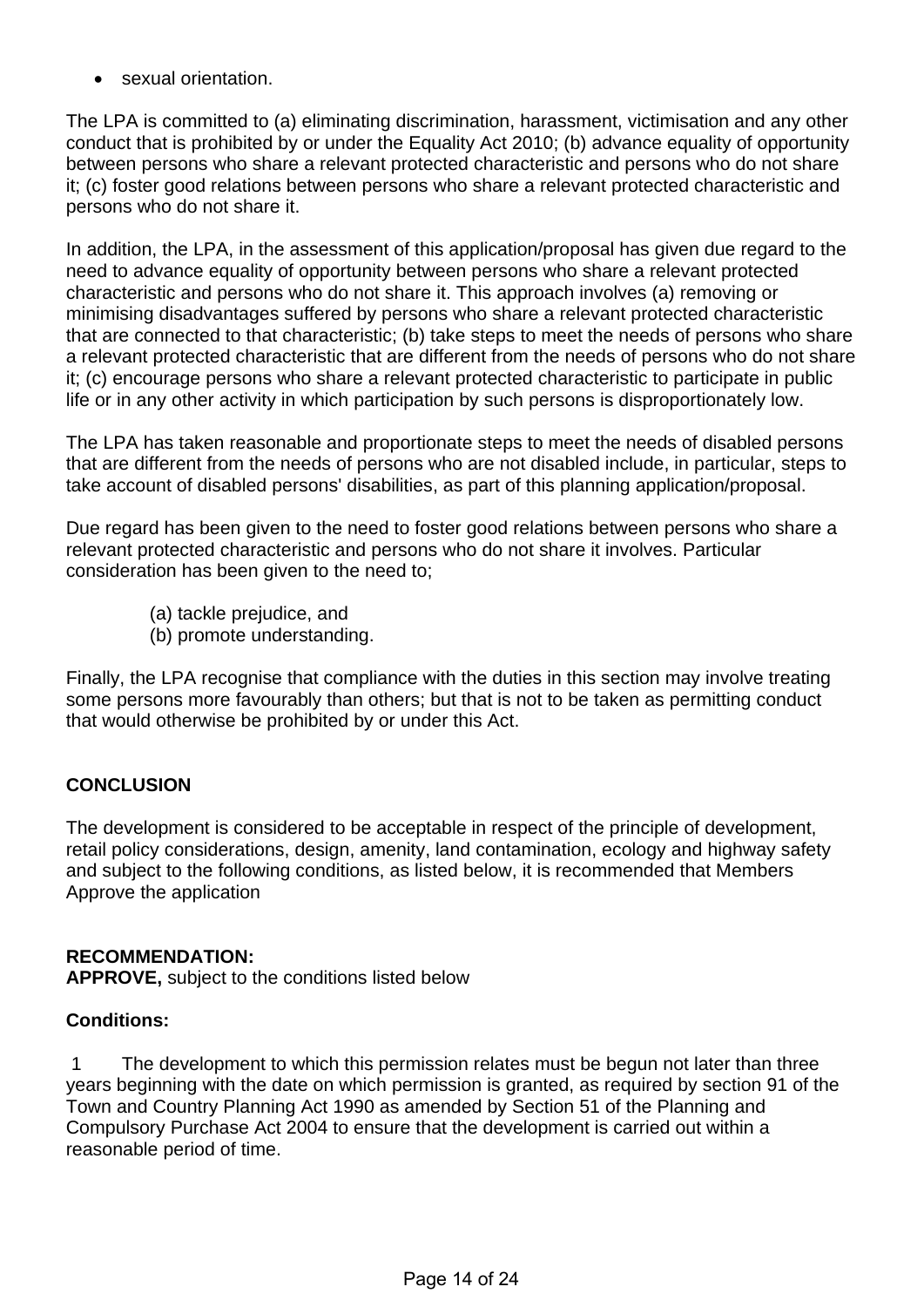2 The development hereby granted permission shall be carried out in full accordance with the following approved plans:

- Amended proposed site plan drawing No. 1579-101 (P) Rev P received on 8.7.20
- Amended proposed elevations drawing No. 1579 -103 (P) Rev D received on 4.2.20
- Amended existing site plan drawing No. 1579- 100 (P) Rev A received on 4.2.20
- Location plan drawing No. 1579-103 (P) Rev B received on 4.2.20

In order to ensure that the completed development accords with the scheme approved and to comply with policy BH1 of the Core Strategy Development Plan.

 3 Development shall not commence until a suitable and sufficient ground investigation and Risk Assessment to assess the nature and extent of any contamination on the site (whether or not it originates on the site) has been submitted to and approved in writing by the Local Planning Authority.

The investigation and risk assessment shall be undertaken by competent persons and a written report of the findings must be produced and submitted for the approval of the LPA. The report of the findings must include:

- i a survey of the extent, scale and nature of contamination;
- ii an assessment of the potential risks to:
	- human health;
	- property (existing or proposed) including buildings, crops, livestock, pets, woodland and service lines and pipes;
	- adjoining land;
	- ground waters and surface waters;
	- ecological systems;
	- archaeological sites and ancient monuments; and
	- where unacceptable risks are identified, an appraisal of remedial options, and proposal of the preferred option(s).

The Investigation and Risk Assessment shall be implemented as approved and must be conducted in accordance with the Environment Agency's "Land contamination: risk management".

### Reason:

To ensure that risks from land contamination to the future users of the land and neighbouring land are minimised, together with those to controlled waters, property and ecological systems, and to ensure that the development can be carried out safely without unacceptable risks to workers, neighbours and other offsite receptors, in accordance with the National Planning Policy Framework Paragraphs 170, 178, 179, and 183.

 4 Development shall not commence until a detailed Remediation Scheme to bring the site to a condition suitable for the intended use (by removing unacceptable risks to human health, buildings and other property and the natural and historical environment) has been submitted to and approved in writing by the Local Planning Authority.

The Remediation Scheme should be prepared in accordance with the Environment Agency document Land contamination: risk management and must include a suitable options appraisal, all works to be undertaken, proposed remediation objectives, remediation criteria, a timetable of works, site management procedures and a plan for validating the remediation works. The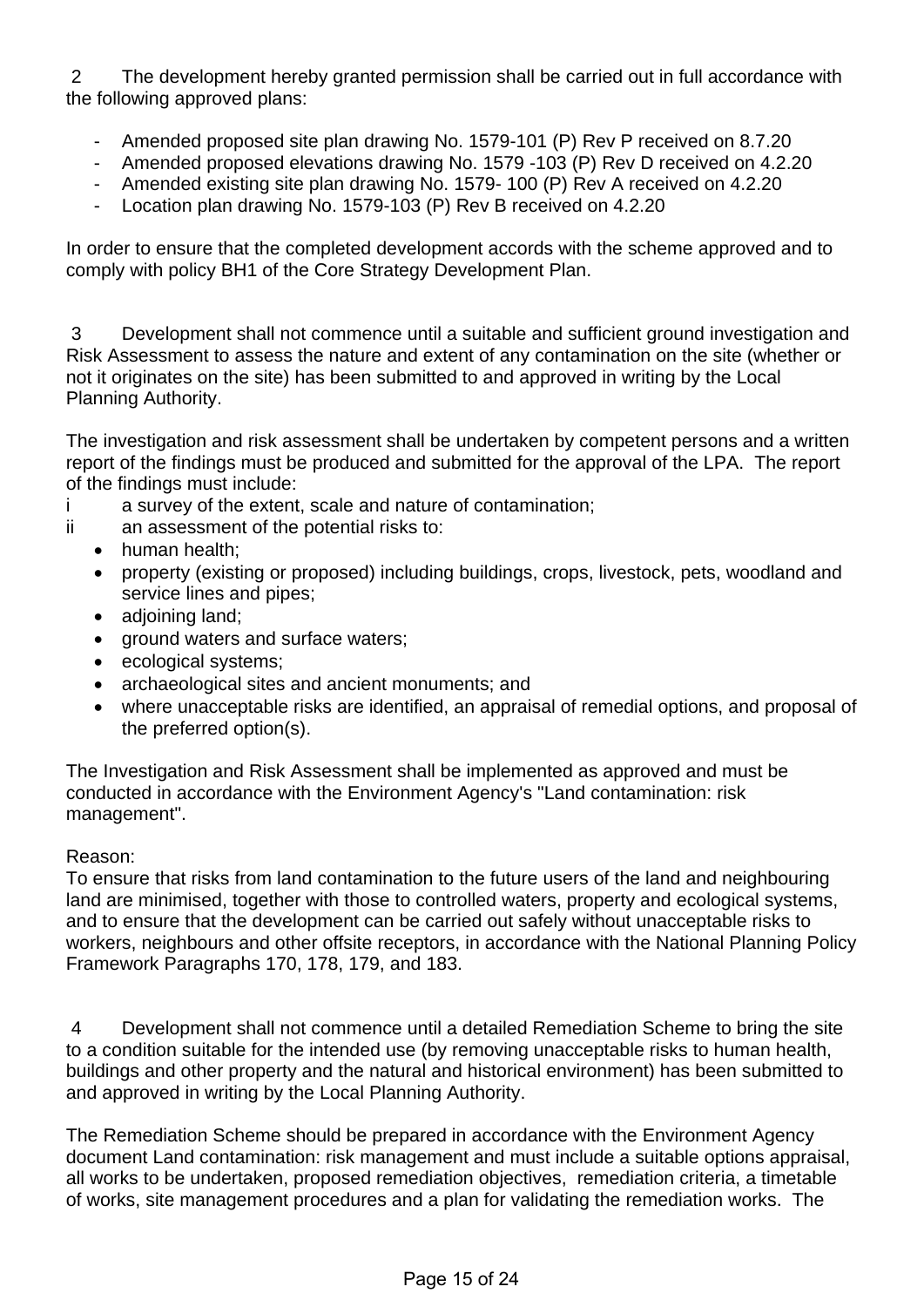Remediation Scheme must ensure that as a minimum, the site will not qualify as contaminated land under Part 2A of the Environmental Protection Act 1990 in relation to the intended use of the land after remediation. Once the Remediation Scheme has been approved in writing by the Local Planning Authority it shall be known as the Approved Remediation Scheme.

Reason: To ensure that risks from land contamination to the future users of the land and neighbouring land are minimised, together with those to controlled waters, property and ecological systems, and to ensure that the development can be carried out safely without unacceptable risks to workers, neighbours and other offsite receptors, in accordance with the National Planning Policy Framework Paragraphs 170, 178, 179, and 183d.

 5 The building hereby approved shall not be occupied until the approved remediation works have been completed in accordance with the approved Remediation Strategy and a verification report that demonstrates the effectiveness of the remediation works and accords with the terms of the approved Verification Plan has been submitted to and approved, in writing, by the Local Planning Authority.

### Reason:

To ensure that risks from land contamination to the future users of the land and neighbouring land are minimised, together with those to controlled waters, property and ecological systems, and to ensure that the development can be carried out safely without unacceptable risks to workers, neighbours and other offsite receptors, in accordance with the National Planning Policy Framework Paragraphs 170, 178, 179, and 183d.

 6 If, during development, contamination not previously identified is found to be present at the site, the Local Planning Authority shall be notified and appropriate actions submitted to and agreed in writing by the Local Planning Authority prior to development recommencing on that part of the site. The appropriate actions shall include an amendment to the approved remediation strategy detailing how the unsuspected contamination shall be dealt with. The remediation strategy shall be implemented as approved.

Reason: To ensure that risks from land contamination to the future users of the land and neighbouring land are minimised, together with those to controlled waters, property and ecological systems, and to ensure that the development can be carried out safely without unacceptable risks to workers, neighbours and other offsite receptors, in accordance with the National Planning Policy Framework Paragraphs 170, 178, 179, and 183d

 7 Prior to the commencement of development, a scheme of mitigation to achieve the rating levels calculated using BS 4142:2014 and reported in the submitted Noise Assessment dated 3 February 2020 from Echo Acoustics, shall be submitted to and approved in writing by the Local Planning Authority. The scheme shall include details of the acoustic barrier to the plant and equipment area and service yard. The development shall be carried out in full accordance with the agreed details and maintained as such thereafter. In order to comply with Policy HS2 of the Core Strategy Development Plan.

 8 No deliveries shall take place between the hours of 22.00 and 07.00 weekdays, and 19.00 and 08.00 Sundays and public holidays with the exception of newspaper deliveries, which can only be made by a small transit or Luton van after 05:00. In order to protect the amenity of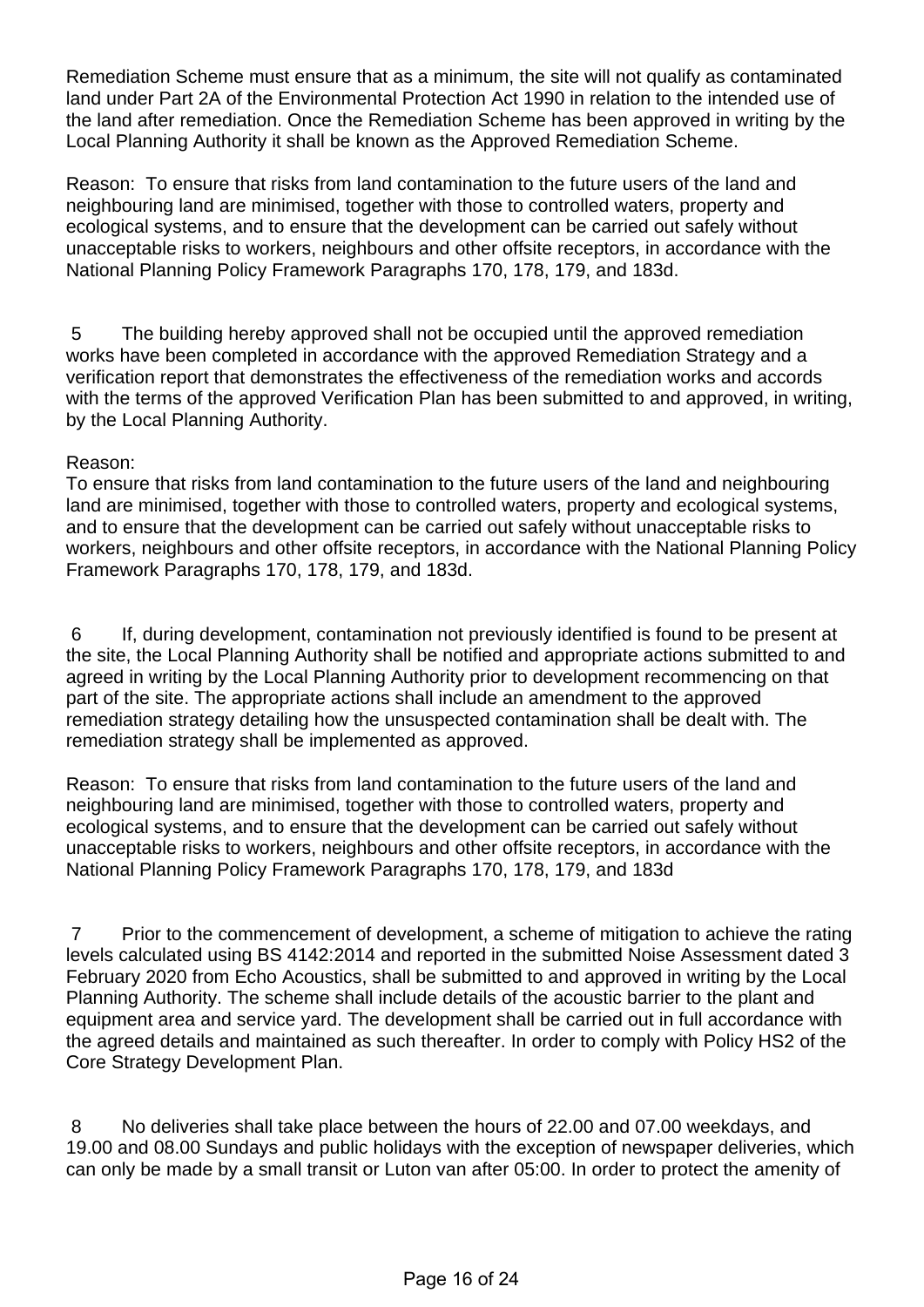the neighbouring properties and comply with Policy HS2 of the Core Strategy and Development Plan

 9 Prior to the commencement of development, a Construction Environmental Management Plan shall be submitted and agreed in writing by the Local Planning Authority. The Plan shall ensure the environmental impact of the construction phase of the development is adequately managed and mitigated and have regard to the impacts upon nearby sensitive receptors of noise and vibration, lighting, dust and other airborne pollutants arising from demolition and construction work. Thereafter the development shall be carried out in accordance with the agreed details. In order to comply with Policy HS2 of the Core Strategy and Development Plan.

10 Prior to occupation of the development hereby approved a scheme of lighting designed to minimise the impact on the surrounding area and wider landscape shall be submitted to and approved in writing by the Local Planning Authority. Thereafter the development shall be carried out and operated in full accordance with the agreed details. In the interests of nature conservation and to comply with policy NE2 of the Core Strategy and Development Plan.

11 All vegetation clearance works shall be undertaken outside of the bird nesting season of mid-March to August inclusive. If it is considered necessary to undertake the works during the bird nesting season, the site will require an inspection by a suitable qualified ecologist immediately prior to works commencing on site. If active nests are found works will have to cease and an acceptable method statement put in place that will safe guard the birds affected. In the interests of nature conservation and to comply with policy NE2 of the Core Strategy and Development Plan.

12 Prior to occupation of the development a Service Delivery/ Management Plan shall be submitted to and approved in writing by the Local Planning Authority. Thereafter the store shall operate in complete accordance with the agreed details. In order to protect residential amenity and ensure highway safety in accordance with policy ST2 and ST3 of the Core Strategy and Development Plan.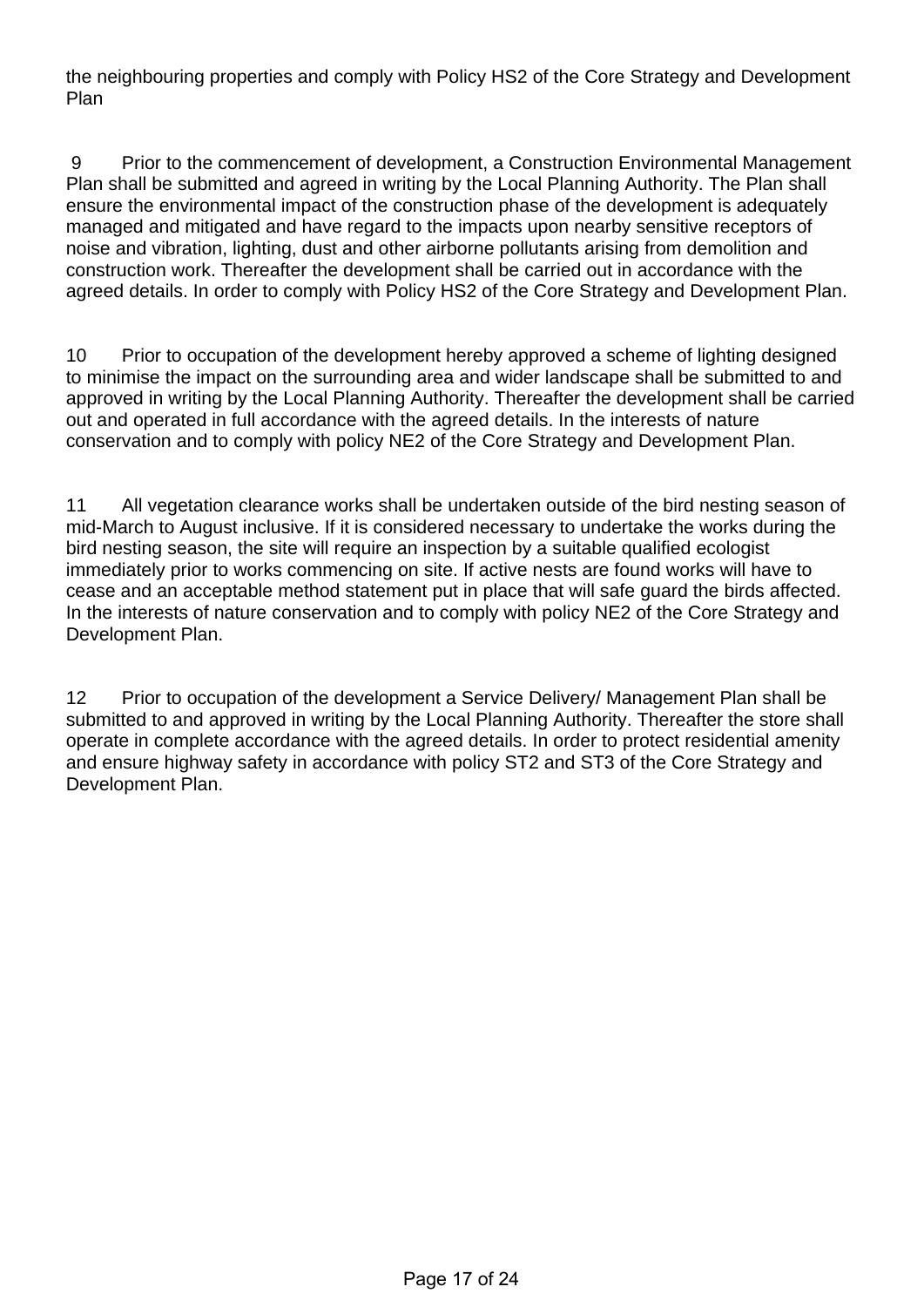## ITEMS FOR INFORMATION

## LIST OF OTHER APPLICATIONS CURRENTLY ON HAND BUT NOT REPORTED ON THIS AGENDA WHICH WILL BE REPORTED WITH A RECOMMENDATION AT A FUTURE MEETING OF THE SUB **COMMITTEE**

| <b>Application Ref and Ward</b> | <b>Applicant and Address</b>                                                                              | <b>Proposal</b>                                                                                                                                                                                                                                                                                                  | <b>Date Valid</b> | <b>Determination Date</b> |
|---------------------------------|-----------------------------------------------------------------------------------------------------------|------------------------------------------------------------------------------------------------------------------------------------------------------------------------------------------------------------------------------------------------------------------------------------------------------------------|-------------------|---------------------------|
| 18/00202/HYB                    | <b>Mr C Ford</b>                                                                                          | A hybrid planning application<br>seeking:a.) Outline planning<br>permission with all matters                                                                                                                                                                                                                     | 08/03/2018        | 07/06/2018                |
| <b>Copt Hill</b>                | Land South West Of<br>A182 And South Of<br><b>Bradley Avenue/ Fairburn</b><br>AvenueHoughton Le<br>Spring | reserved for development of<br>up to 214 residential<br>dwellings on 7.5Ha of land<br>served by a new access on to<br>the A182; b.) Full planning<br>permission for development of<br>3.4HA of land for hydrology<br>management and sustainable<br>drainage and as an ecological<br>buffer and enhancement area. |                   |                           |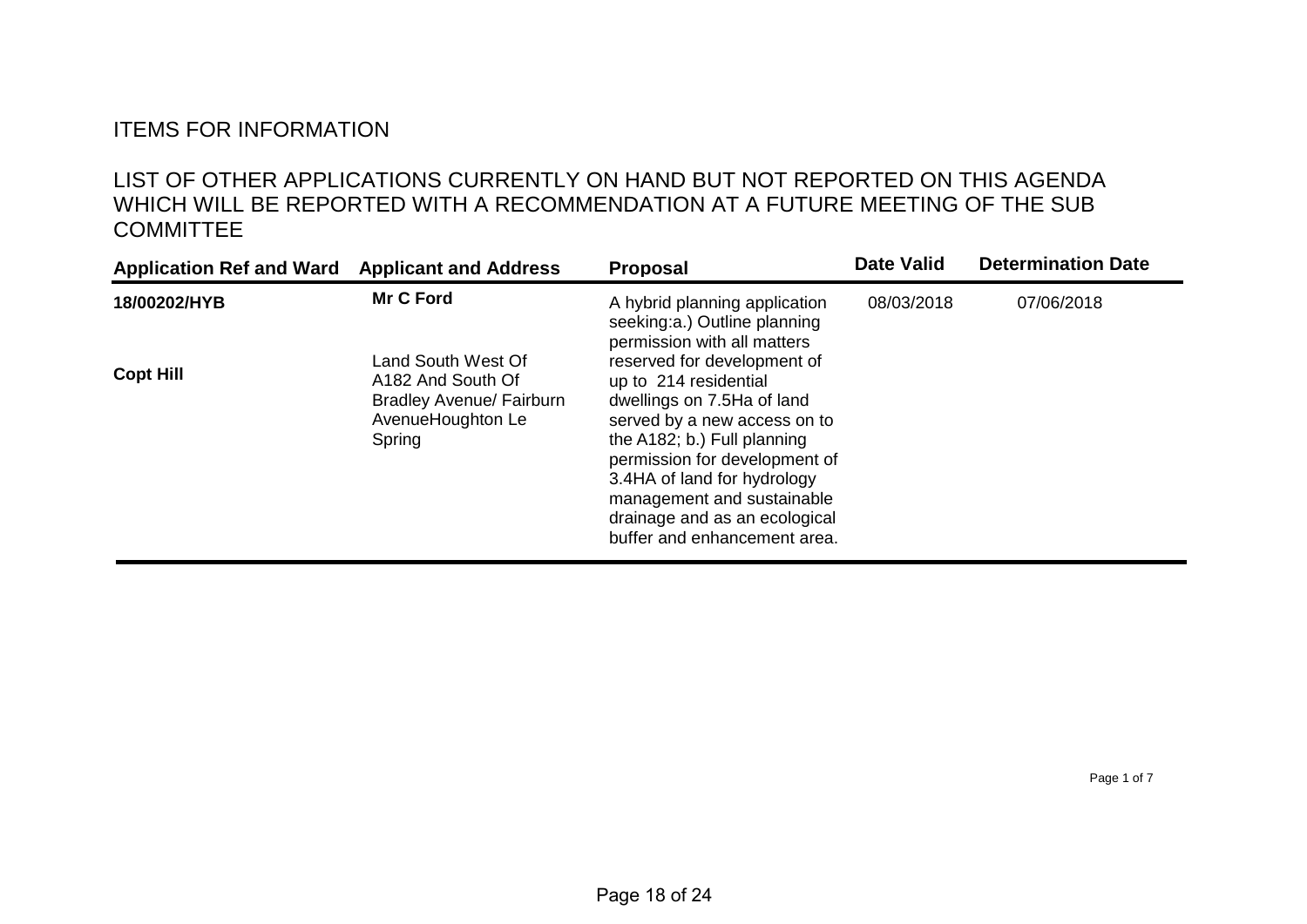| <b>Application Ref and Ward</b> | <b>Applicant and Address</b>                                                          | <b>Proposal</b>                                                                                                                                                   | <b>Date Valid</b> | <b>Determination Date</b> |
|---------------------------------|---------------------------------------------------------------------------------------|-------------------------------------------------------------------------------------------------------------------------------------------------------------------|-------------------|---------------------------|
| 19/01319/OUT                    | Gladman<br><b>Developments Ltd</b>                                                    | Outline planning application<br>for up to 250 dwellings, with<br>public open space,                                                                               | 23/10/2019        | 22/01/2020                |
| <b>Hetton</b>                   | Land West Of South<br>Lodge FarmNorth<br>RoadHetton-le-<br>HoleHoughton-le-<br>Spring | landscaping and sustainable<br>drainage system (SuDS) and<br>vehicular access points from<br>North Road. (All matters<br>reserved except for means of<br>access.) |                   |                           |
| 20/00238/FUL                    | <b>Durham Wildlife Trust</b><br>Ltd                                                   | Creation of reedbed habitat                                                                                                                                       | 12/02/2020        | 13/05/2020                |
| <b>Hetton</b>                   | Durham Wildlife<br><b>TrustMallard</b><br>WayHoughton-le-<br>SpringDH4 6PU            |                                                                                                                                                                   |                   |                           |

Page 2 of 7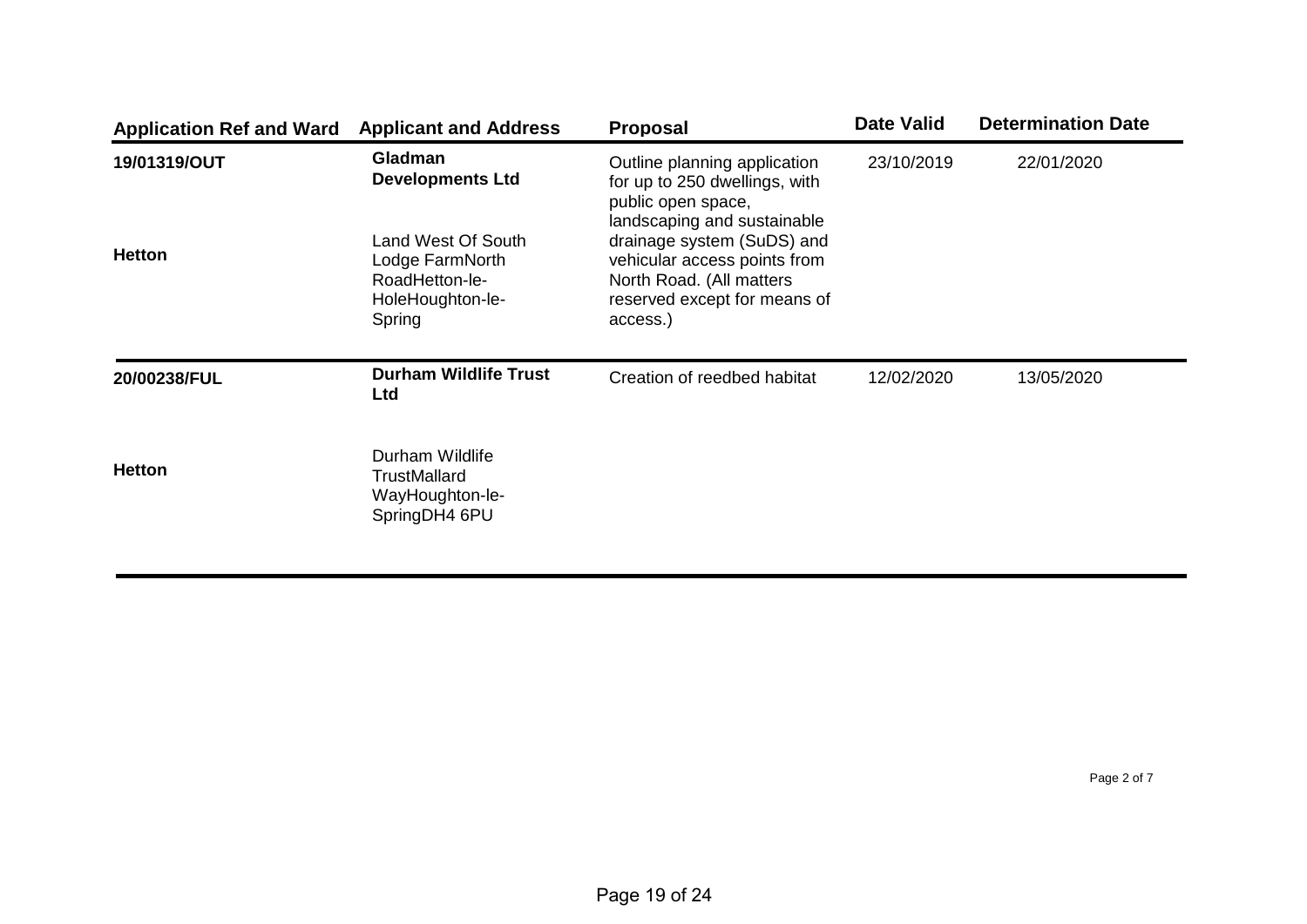| <b>Application Ref and Ward</b> | <b>Applicant and Address</b>                                                                             | <b>Proposal</b>                                                                                                 | <b>Date Valid</b> | <b>Determination Date</b> |
|---------------------------------|----------------------------------------------------------------------------------------------------------|-----------------------------------------------------------------------------------------------------------------|-------------------|---------------------------|
| 20/00134/LP3                    | <b>City Development</b>                                                                                  | Installation of solar panels to<br>roof of existing building, solar<br>carports within carparking               | 05/02/2020        | 01/04/2020                |
| <b>Hetton</b>                   | <b>Evolve Business</b><br>CentreCygnet<br><b>WayRainton Bridge</b><br>SouthHoughton-le-<br>SpringDH4 5QY | area and associated battery<br>storage.                                                                         |                   |                           |
| 14/01371/OUT                    | <b>Mr Colin Ford</b>                                                                                     | Outline application for<br>erection of 82 dwellings (all<br>matters reserved)                                   | 17/11/2014        | 16/02/2015                |
| <b>Hetton</b>                   | Coal Bank FarmHetton-<br>le-HoleHoughton-le-<br>SpringDH5 0DX                                            | (reconsultation on amended<br>scheme).                                                                          |                   |                           |
| 19/01743/MAW                    | The Durham Company<br>Ltd                                                                                | Part retrospective application<br>for the erection of a picking<br>station for sorting recyclable<br>materials. | 13/12/2019        | 13/03/2020                |
| Houghton                        | The Durham<br>CompanyHawthorn<br>HouseBlackthorn<br>WaySedgeletch<br>Industrial<br>EstateHoughton-le-    |                                                                                                                 |                   |                           |

Page 3 of 7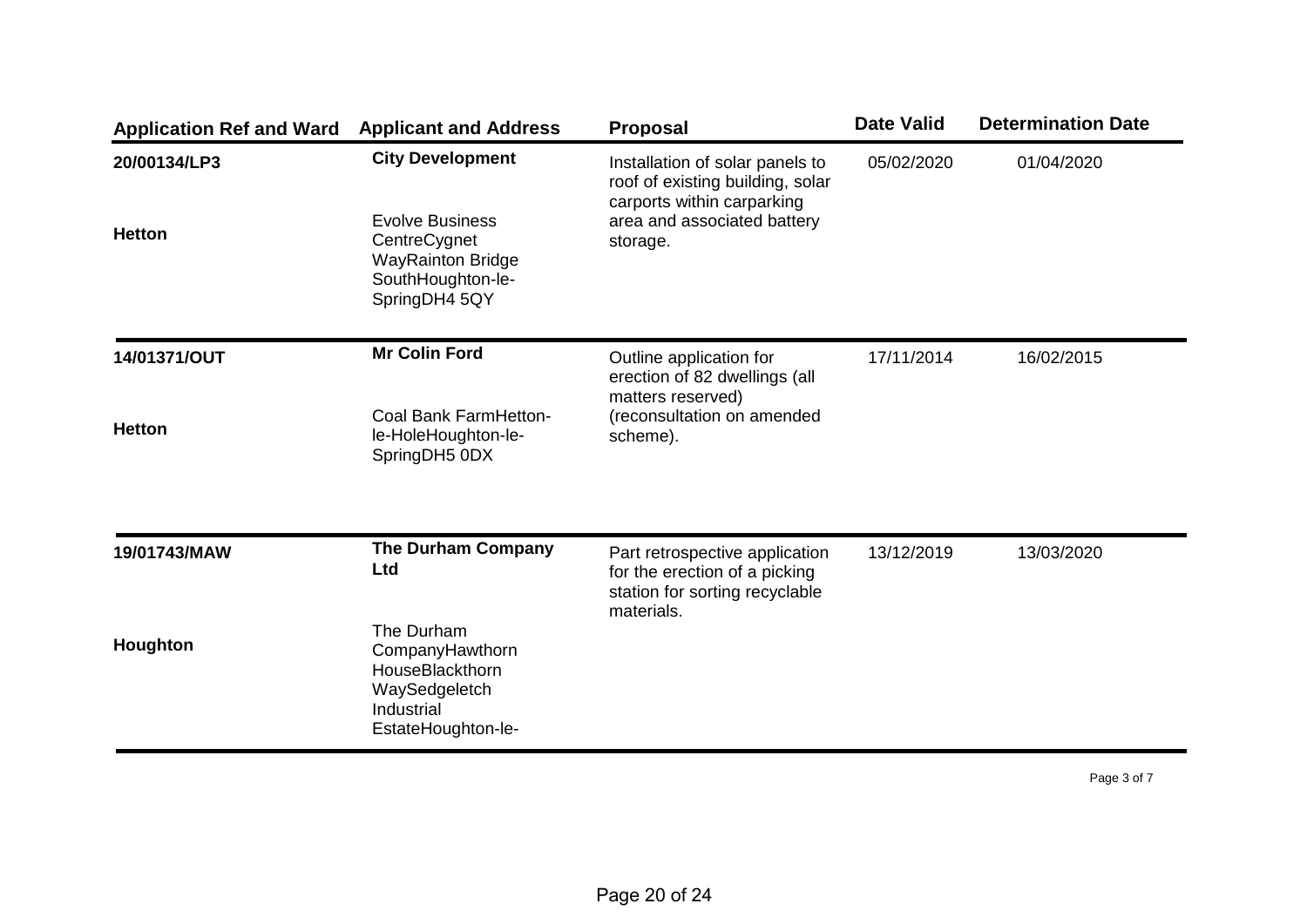| <b>Application Ref and Ward</b> | <b>Applicant and Address</b>                                      | <b>Proposal</b>                                                                             | <b>Date Valid</b> | <b>Determination Date</b> |
|---------------------------------|-------------------------------------------------------------------|---------------------------------------------------------------------------------------------|-------------------|---------------------------|
| 19/01446/FUL                    | <b>Karbon Homes</b>                                               | Erection of 38 dwellings with<br>associated works, including<br>relocation of a substation. | 24/09/2019        | 24/12/2019                |
| Houghton                        | Land Off Hutton Close<br>And Ninelands<br>Houghton Le Spring      |                                                                                             |                   |                           |
| 17/02445/FUL                    | <b>Persimmon Homes</b><br>Durham                                  | Erection of 141no. residential<br>dwellings with associated<br>access, landscaping and      | 21/12/2017        | 22/03/2018                |
| Houghton                        | <b>Land North Of Coaley</b><br>LaneHoughton Le<br>SpringNewbottle | infrastructure (Phase 2).<br>Amended plans submitted<br><b>July 2018.</b>                   |                   |                           |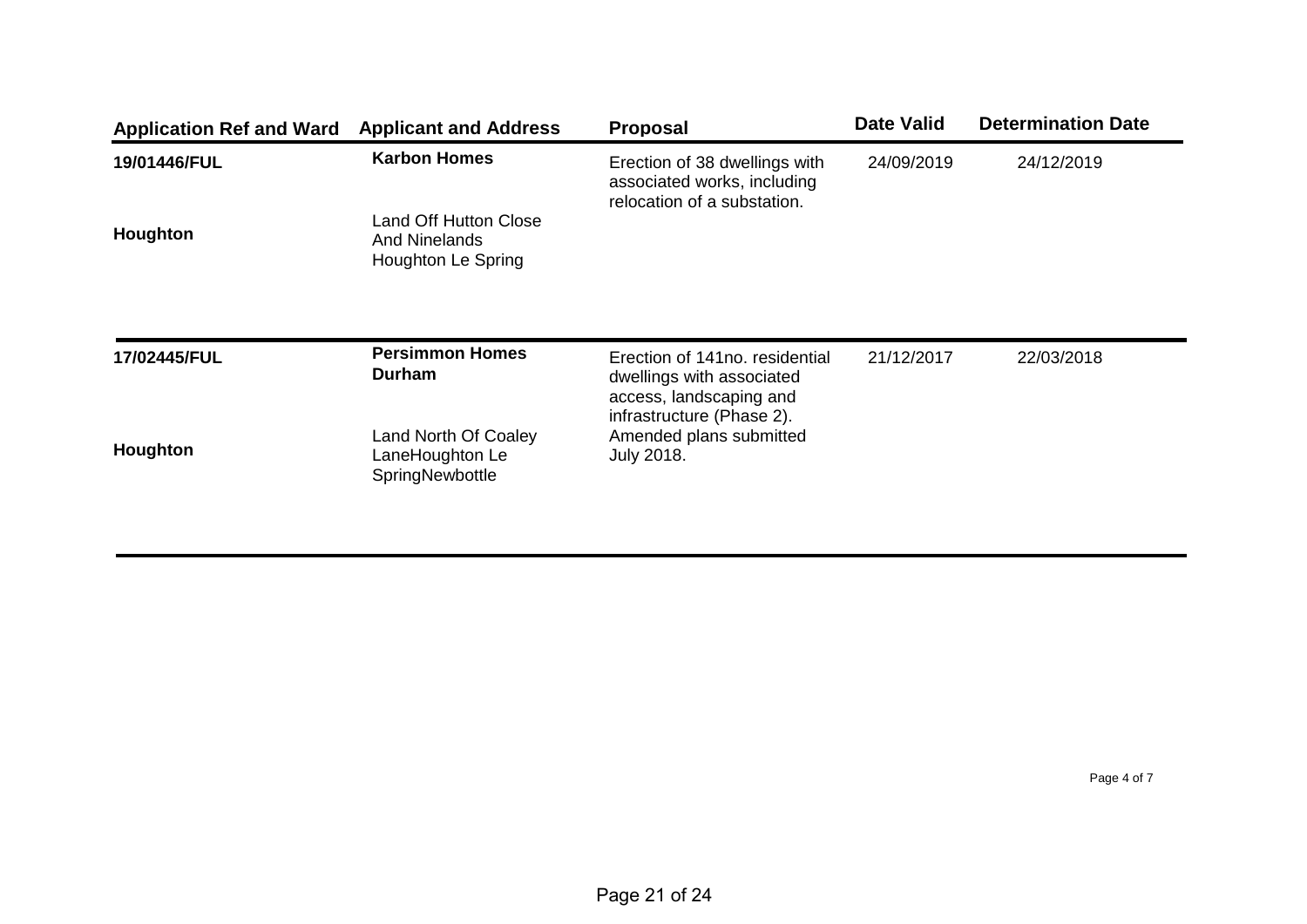| <b>Application Ref and Ward</b> | <b>Applicant and Address</b>                             | <b>Proposal</b>                                                                                                       | <b>Date Valid</b> | <b>Determination Date</b> |
|---------------------------------|----------------------------------------------------------|-----------------------------------------------------------------------------------------------------------------------|-------------------|---------------------------|
| 17/00589/FUL                    | <b>Persimmon Homes</b><br><b>Durham</b>                  | Demolition of existing<br>scrapyard and Cosyfoam<br>industrial unit and erection of<br>252 no residential dwellings   | 21/03/2017        | 20/06/2017                |
| Houghton                        | Land AtLambton<br>LaneHoughton-le-<br>Spring             | with associated access,<br>landscaping and infrastructure<br>(AMENDED DESCRIPTION -<br>FEBRUARY 2019).                |                   |                           |
| 19/01062/FUL                    | <b>Barmston</b><br><b>Developments</b>                   | Construction of 4no. two<br>storey buildings (Use Class<br>B2/B8) and a Container Park<br>(Use Class A1-A5) including | 16/10/2019        | 15/01/2020                |
| <b>Washington North</b>         | Land At Turbine Business<br>ParkTurbine<br>WaySunderland | access onto Turbine Way,<br>parking and turning space<br>and landscaping.                                             |                   |                           |

Page 5 of 7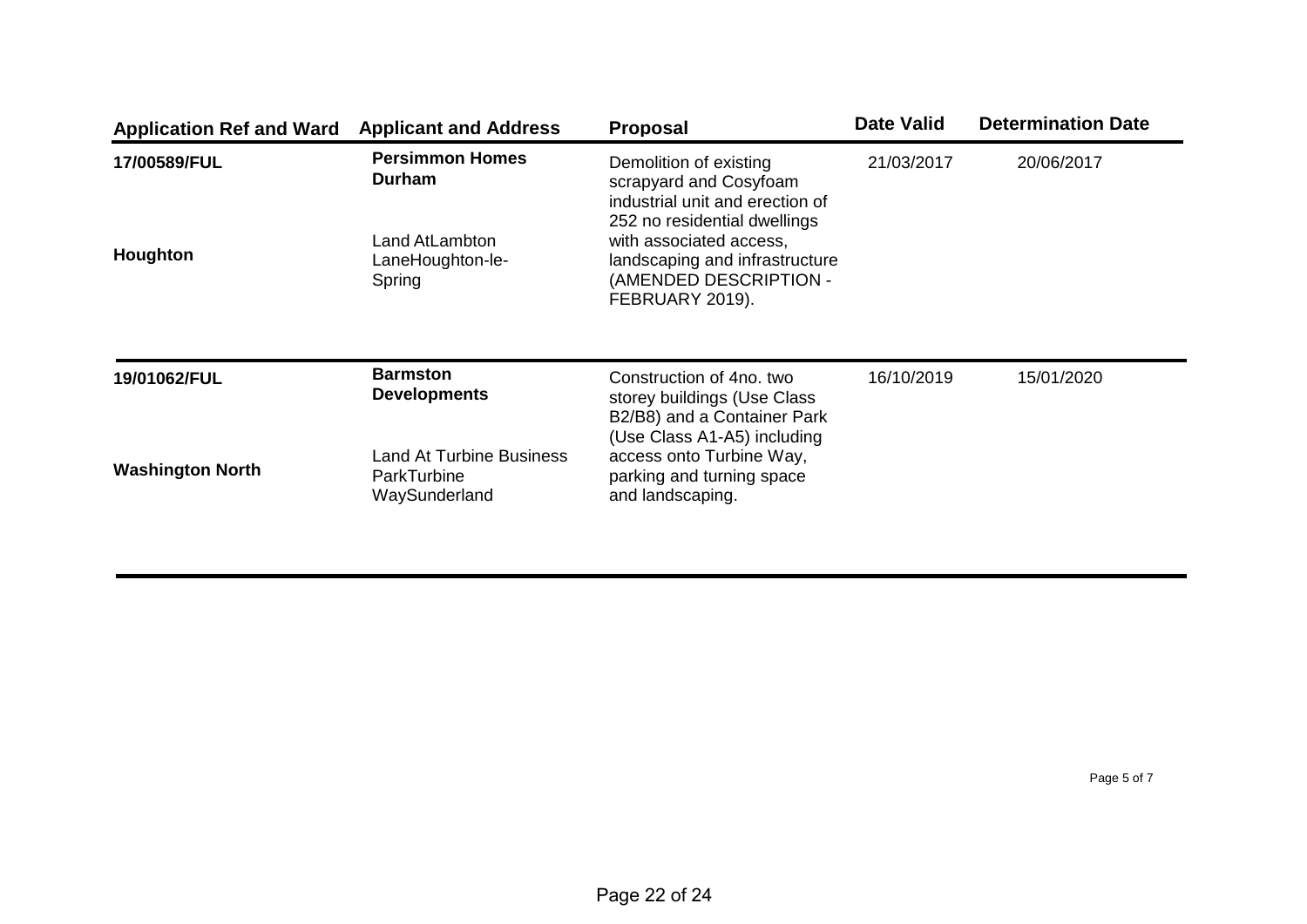| <b>Application Ref and Ward</b>         | <b>Applicant and Address</b>                                                        | <b>Proposal</b>                                                                                                                                                                                                                                                               | <b>Date Valid</b> | <b>Determination Date</b> |
|-----------------------------------------|-------------------------------------------------------------------------------------|-------------------------------------------------------------------------------------------------------------------------------------------------------------------------------------------------------------------------------------------------------------------------------|-------------------|---------------------------|
| 19/01252/FUL<br><b>Washington North</b> | <b>Mr Steve Jackson</b><br>Land At Albany<br>ParkSpout<br>LaneWashingtonNE37<br>2BZ | Construction of 76 dwellings,<br>provision of open space and<br>associated infrastructure.<br>(Amended description,<br>updated plans reports)                                                                                                                                 | 31/07/2019        | 30/10/2019                |
|                                         |                                                                                     |                                                                                                                                                                                                                                                                               |                   |                           |
| 19/01280/FU4                            | Northumbrian Water<br>Ltd                                                           | New service reservoir with<br>underground water mains<br>connections to the Carr Hill<br>water main and Derwent                                                                                                                                                               | 25/09/2019        | 25/12/2019                |
| <b>Washington West</b>                  | Land To The North<br><b>OfMount</b><br>LaneSpringwellGatesh<br>ead                  | Main, an underground<br>overflow connection to the<br>combined sewer network, a<br>new access road from Mount<br>Lane, a single storey kiosk<br>building with associated<br>parking, landscaping works<br>and fencing. (Updated Plans<br>and Reports received 26 30<br>March) |                   |                           |

Page 6 of 7